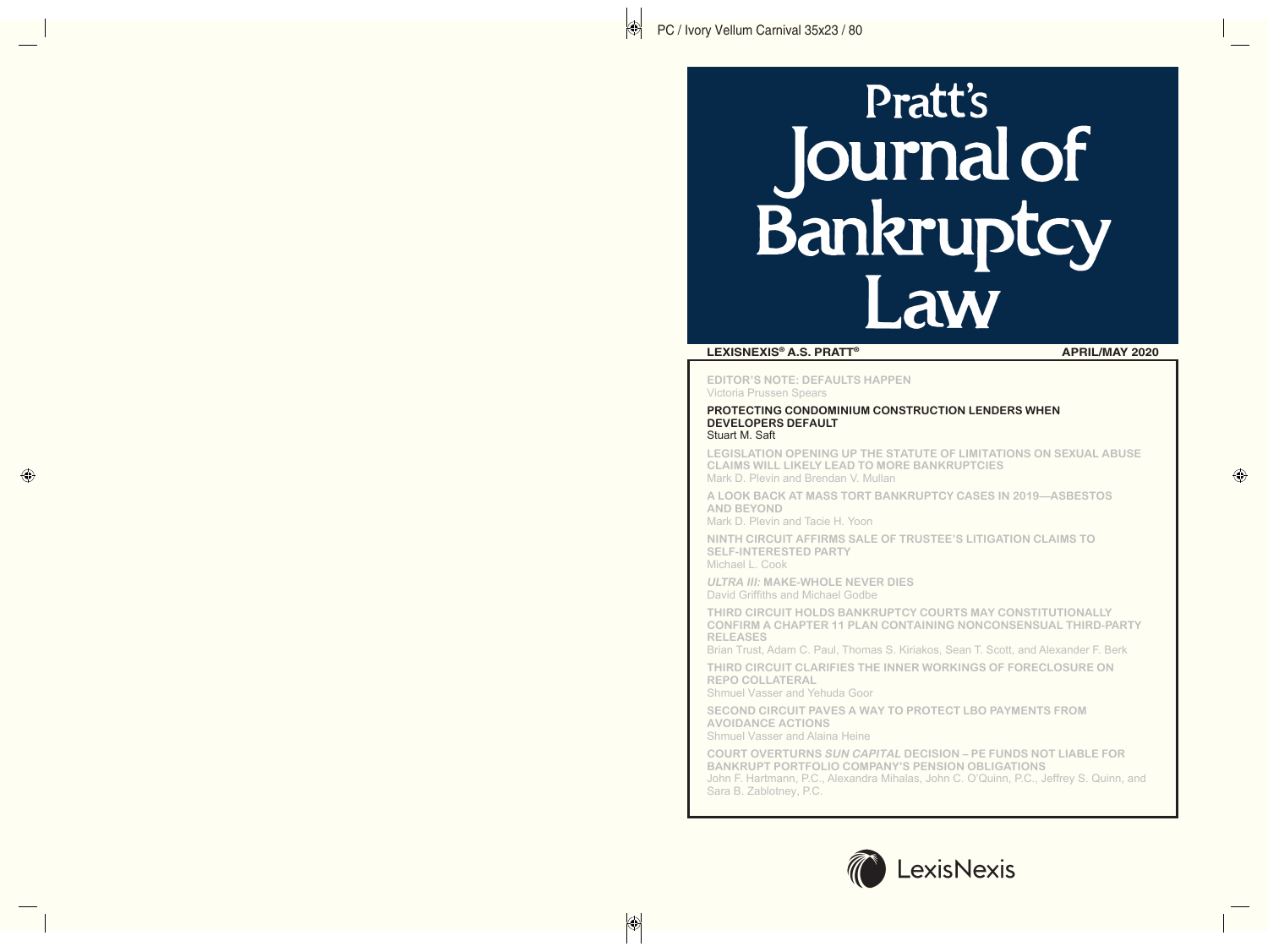# Pratt's Journal of Bankruptcy Law

| <b>VOLUME 16</b>                                                         | <b>NUMBER 3</b>                                                                                                                                      | April/May 2020 |
|--------------------------------------------------------------------------|------------------------------------------------------------------------------------------------------------------------------------------------------|----------------|
|                                                                          |                                                                                                                                                      |                |
| Editor's Note: Defaults Happen<br>Victoria Prussen Spears                |                                                                                                                                                      | 101            |
| Stuart M. Saft                                                           | Protecting Condominium Construction Lenders When Developers Default                                                                                  | 104            |
|                                                                          | Legislation Opening Up the Statute of Limitations on Sexual Abuse Claims Will                                                                        |                |
| Likely Lead to More Bankruptcies<br>Mark D. Plevin and Brendan V. Mullan |                                                                                                                                                      | 116            |
| Mark D. Plevin and Tacie H. Yoon                                         | A Look Back at Mass Tort Bankruptcy Cases in 2019—Asbestos and Beyond                                                                                | 120            |
| Michael L. Cook                                                          | Ninth Circuit Affirms Sale of Trustee's Litigation Claims to Self-Interested Party                                                                   | 125            |
| Ultra III: Make-Whole Never Dies<br>David Griffiths and Michael Godbe    |                                                                                                                                                      | 130            |
|                                                                          | Third Circuit Holds Bankruptcy Courts May Constitutionally Confirm a                                                                                 |                |
|                                                                          | Chapter 11 Plan Containing Nonconsensual Third-Party Releases<br>Brian Trust, Adam C. Paul, Thomas S. Kiriakos, Sean T. Scott, and Alexander F. Berk | 133            |
| Shmuel Vasser and Yehuda Goor                                            | Third Circuit Clarifies the Inner Workings of Foreclosure on Repo Collateral                                                                         | 138            |
| Shmuel Vasser and Alaina Heine                                           | Second Circuit Paves a Way to Protect LBO Payments from Avoidance Actions                                                                            | 142            |
|                                                                          | Court Overturns Sun Capital Decision-PE Funds Not Liable for Bankrupt                                                                                |                |
| Portfolio Company's Pension Obligations<br>and Sara B. Zablotney, P.C.   | John F. Hartmann, P.C., Alexandra Mihalas, John C. O'Quinn, P.C., Jeffrey S. Quinn,                                                                  | 145            |

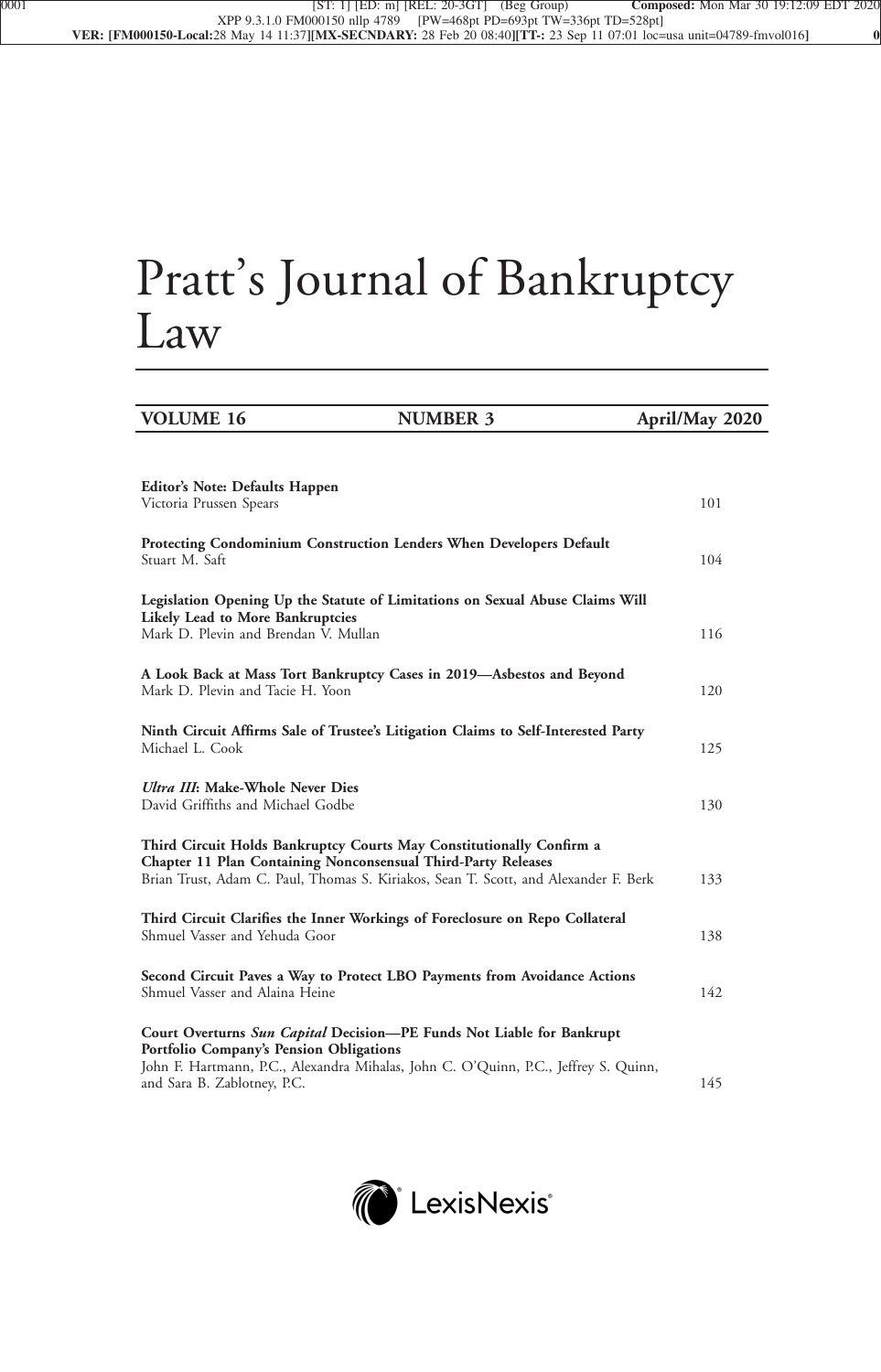### **QUESTIONS ABOUT THIS PUBLICATION?**

| For questions about the Editorial Content appearing in these volumes or reprint permission,                  |                  |
|--------------------------------------------------------------------------------------------------------------|------------------|
| please call:                                                                                                 |                  |
|                                                                                                              |                  |
|                                                                                                              |                  |
| Outside the United States and Canada, please call  (973) 820-2000                                            |                  |
| For assistance with replacement pages, shipments, billing or other customer service matters,<br>please call: |                  |
|                                                                                                              |                  |
| Outside the United States and Canada, please call  (518) 487-3385                                            |                  |
|                                                                                                              | $(800)$ 828-8341 |
| Customer Service Website http://www.lexisnexis.com/custserv/                                                 |                  |
| For information on other Matthew Bender publications, please call                                            |                  |
|                                                                                                              | $(800)$ 223-1940 |
| Outside the United States and Canada, please call                                                            | $(937)$ 247-0293 |

Library of Congress Card Number: 80-68780 ISBN: 978-0-7698-7846-1 (print) ISBN: 978-0-7698-7988-8 (eBook) ISSN: 1931-6992

Cite this publication as:

[author name], [*article title*], [vol. no.] PRATT'<sup>S</sup> JOURNAL OF BANKRUPTCY LAW [page number] ([year])

**Example:** Patrick E. Mears, *The Winds of Change Intensify over Europe: Recent European Union Actions Firmly Embrace the "Rescue and Recovery" Culture for Business Recovery*, 10 PRATT'<sup>S</sup> JOURNAL OF BANKRUPTCY LAW 349 (2014)

This publication is designed to provide authoritative information in regard to the subject matter covered. It is sold with the understanding that the publisher is not engaged in rendering legal, accounting, or other professional services. If legal advice or other expert assistance is required, the services of a competent professional should be sought.

LexisNexis and the Knowledge Burst logo are registered trademarks of RELX Inc. Matthew Bender, the Matthew Bender Flame Design, and A.S. Pratt are registered trademarks of Matthew Bender Properties Inc.

Copyright © 2020 Matthew Bender & Company, Inc., a member of LexisNexis. All Rights Reserved.

No copyright is claimed by LexisNexis or Matthew Bender & Company, Inc., in the text of statutes, regulations, and excerpts from court opinions quoted within this work. Permission to copy material may be licensed for a fee from the Copyright Clearance Center, 222 Rosewood Drive, Danvers, Mass. 01923, telephone (978) 750-8400.

Editorial Office 230 Park Ave., 7th Floor, New York, NY 10169 (800) 543-6862 www.lexisnexis.com

## MATTHEW<sup>OBENDER</sup>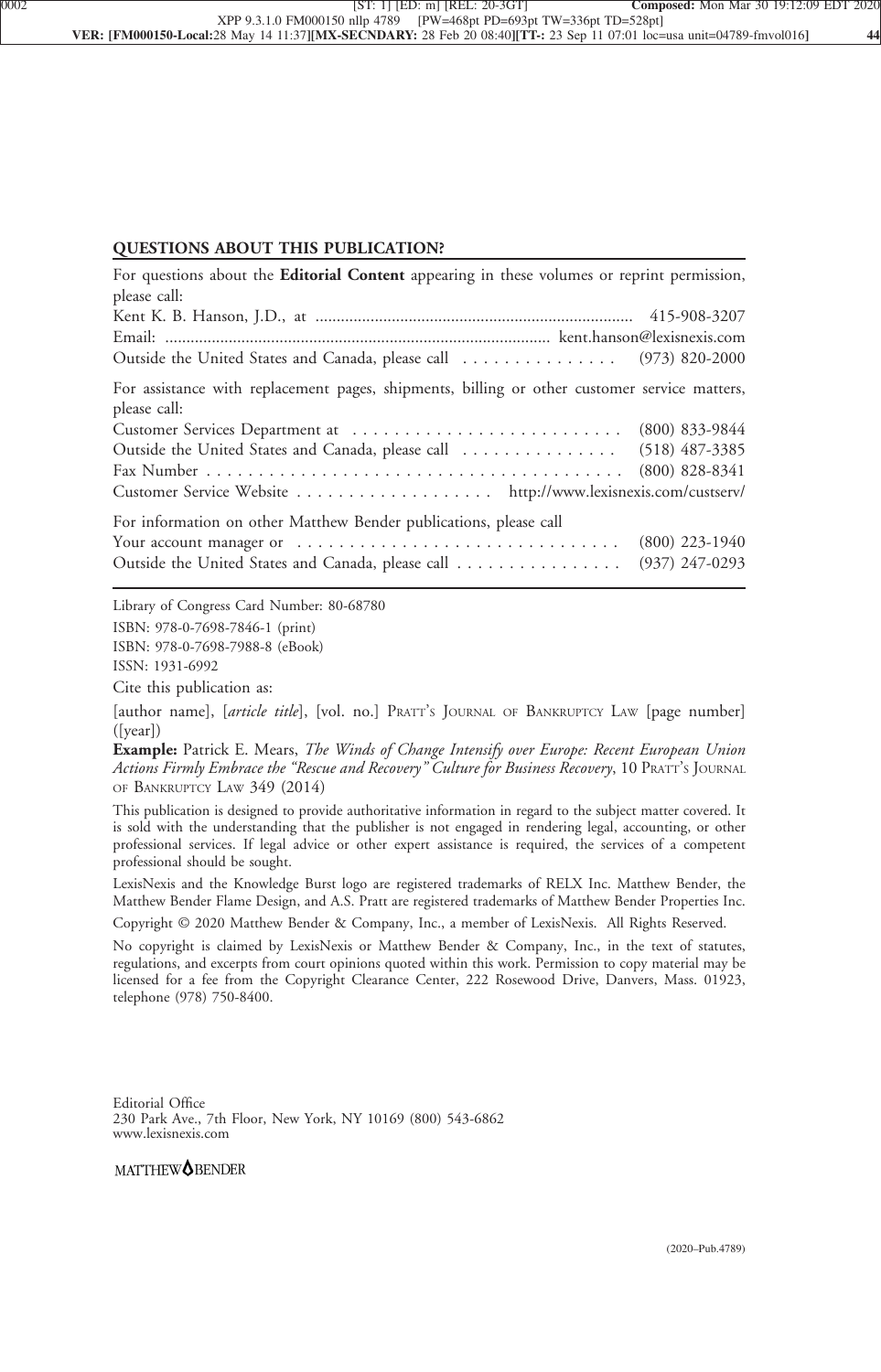## *Editor-in-Chief, Editor & Board of Editors*

## **EDITOR-IN-CHIEF**

**STEVEN A. MEYEROWITZ** *President, Meyerowitz Communications Inc.*

## **EDITOR**

**VICTORIA PRUSSEN SPEARS** *Senior Vice President, Meyerowitz Communications Inc.*

## **BOARD OF EDITORS**

**SCOTT L. BAENA** *Bilzin Sumberg Baena Price & Axelrod LLP*

> **LESLIE A. BERKOFF** *Moritt Hock & Hamroff LLP*

> > **TED A. BERKOWITZ** *Farrell Fritz, P.C.*

**ANDREW P. BROZMAN** *Clifford Chance US LLP*

**MICHAEL L. COOK** *Schulte Roth & Zabel LLP*

> **MARK G. DOUGLAS** *Jones Day*

> **MARK J. FRIEDMAN** *DLA Piper*

> **STUART I. GORDON** *Rivkin Radler LLP*

**PATRICK E. MEARS** *Barnes & Thornburg LLP*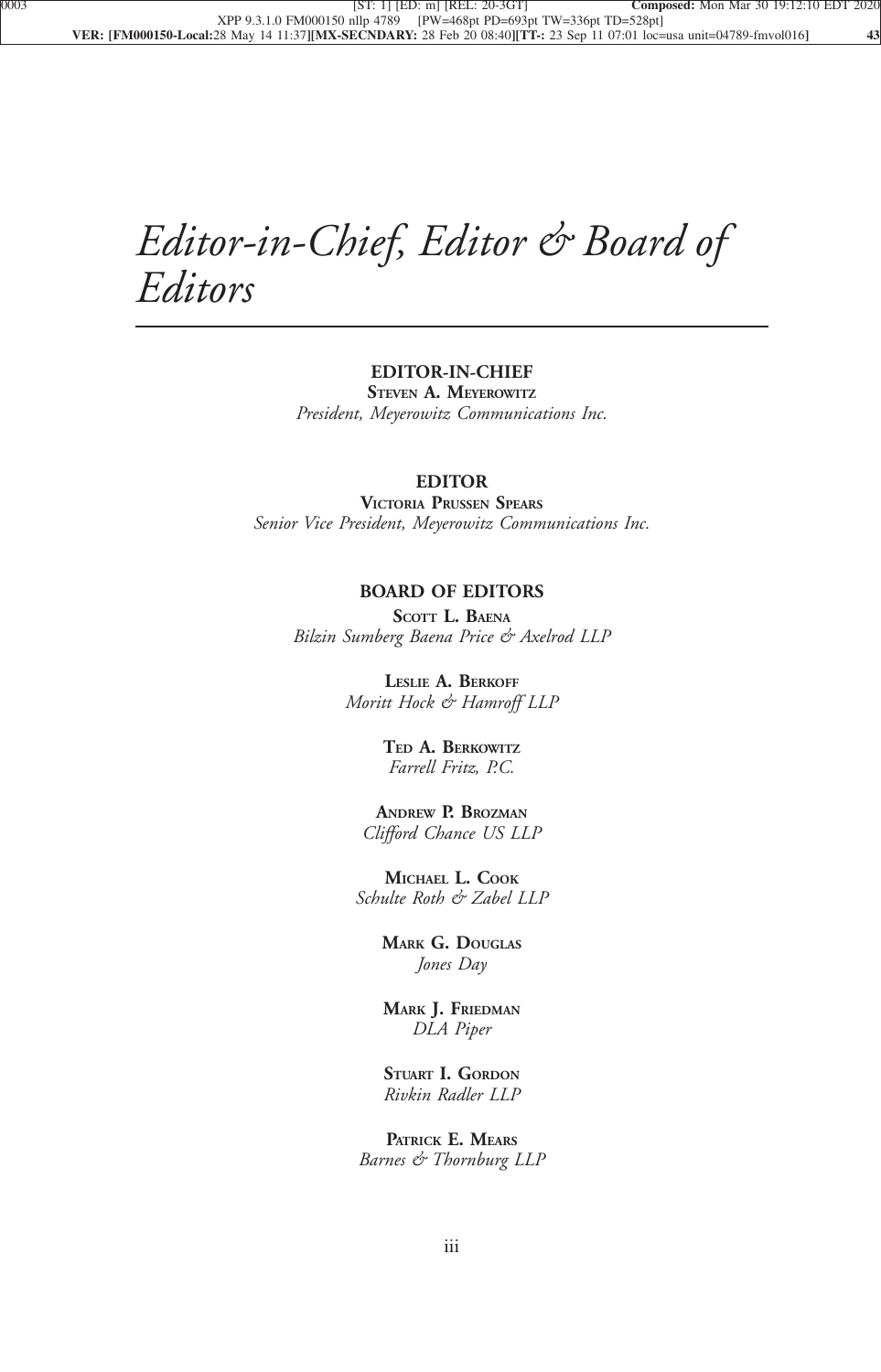PRATT'S JOURNAL OF BANKRUPTCY LAW is published eight times a year by Matthew Bender & Company, Inc. Copyright 2020 Reed Elsevier Properties SA., used under license by Matthew Bender & Company, Inc. All rights reserved. No part of this journal may be reproduced in any form—by microfilm, xerography, or otherwise—or incorporated into any information retrieval system without the written permission of the copyright owner. For permission to photocopy or use material electronically from *Pratt's Journal of Bankruptcy Law*, please access www.copyright.com or contact the Copyright Clearance Center, Inc. (CCC), 222 Rosewood Drive, Danvers, MA 01923, 978-750-8400. CCC is a not-for-profit organization that provides licenses and registration for a variety of users. For subscription information and customer service, call 1-800-833-9844.

Direct any editorial inquiries and send any material for publication to Steven A. Meyerowitz, Editor-in-Chief, Meyerowitz Communications Inc., 26910 Grand Central Parkway, No. 18R, Floral Park, NY 11005, smeyerowitz@meyerowitzcommunications.com, 646.539.8300. Material for publication is welcomed—articles, decisions, or other items of interest to bankers, officers of financial institutions, and their attorneys. This publication is designed to be accurate and authoritative, but neither the publisher nor the authors are rendering legal, accounting, or other professional services in this publication. If legal or other expert advice is desired, retain the services of an appropriate professional. The articles and columns reflect only the present considerations and views of the authors and do not necessarily reflect those of the firms or organizations with which they are affiliated, any of the former or present clients of the authors or their firms or organizations, or the editors or publisher. POSTMASTER: Send address changes to *Pratt's Journal of Bankruptcy Law*, LexisNexis Matthew Bender, Attn: Customer Service, 9443 Springboro Pike, Miamisburg, OH 45342-9907.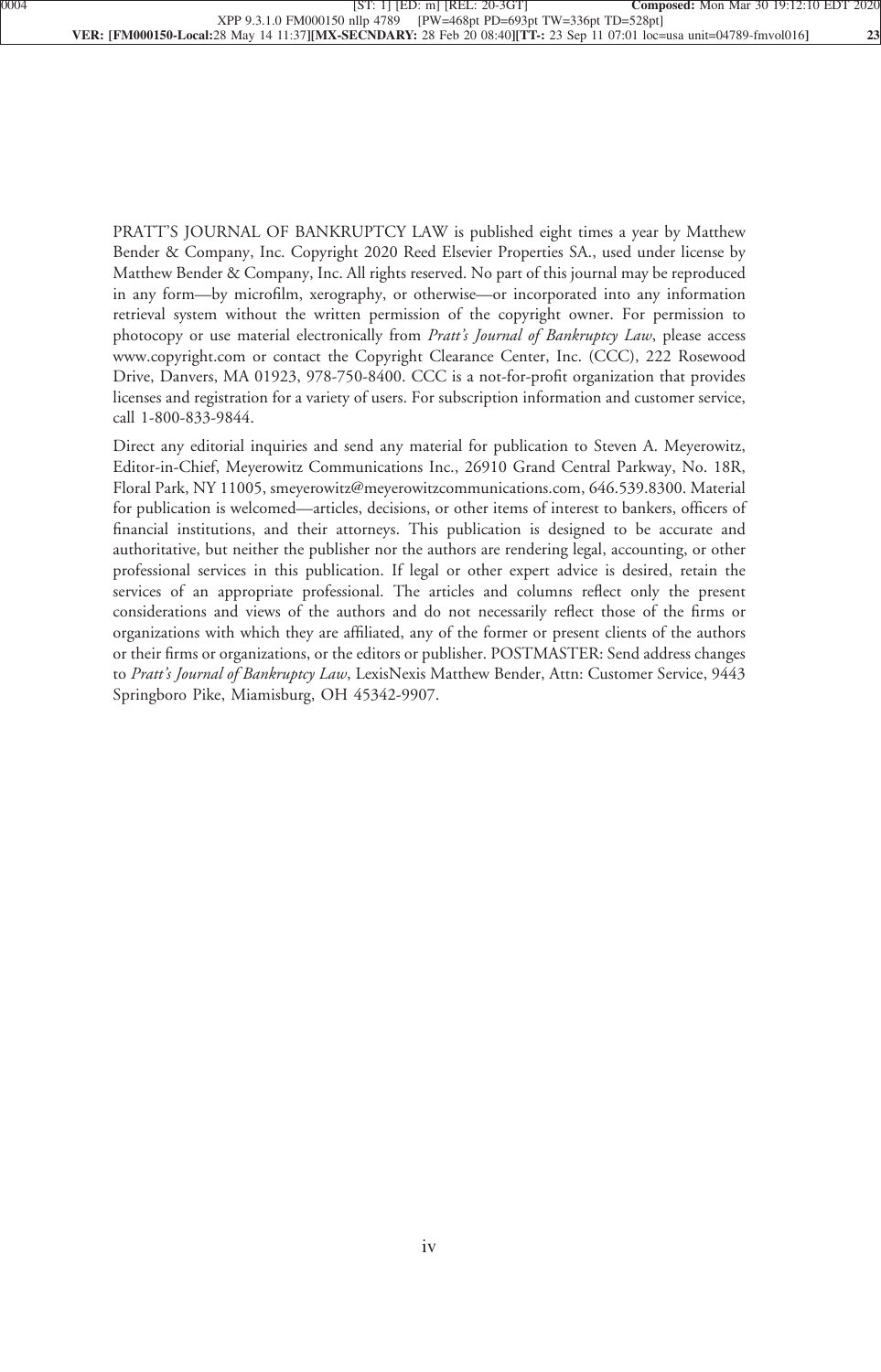## [Protecting Condominium Construction](xpath-> core:title,  tr:secmain/core:title,  desig_title,  style_01) [Lenders When Developers Default](xpath-> core:title,  tr:secmain/core:title,  desig_title,  style_01)

## *[By Stuart M. Saft](xpath-> core:byline,  core:byline,  byline,  style_01)***\***

*[This article examines the best practices for a lender to proceed prior to and](xpath-> core:blockquote-para,  Default,  blockquote,  style_02) [during a default by the developer of a mixed-use condominium.](xpath-> core:blockquote-para,  Default,  blockquote,  style_02)*

[A softening real estate market is problematic for all construction lenders, but](xpath-> core:para,  Default,  para-list,  style_01) [particularly for lenders financing the development of condominiums, which](xpath-> core:para,  Default,  para-list,  style_01) [entail a great deal of risk as a result of the nature of a condominium and the](xpath-> core:para,  Default,  para-list,  style_01) [government's involvement in the process of creating, selling and, sometimes,](xpath-> core:para,  Default,  para-list,  style_01) [operating condominiums. A lender acting pursuant to its loan documents to](xpath-> core:para,  Default,  para-list,  style_01) [enforce its rights could unintentionally become involved in either a state](xpath-> core:para,  Default,  para-list,  style_01) [investigation or disputes with unit owners or purchasers. Moreover, seemingly](xpath-> core:para,  Default,  para-list,  style_01) [minor transgressions could result in the developer's inability to close units, that](xpath-> core:para,  Default,  para-list,  style_01) [were subject to executed purchase agreements which, the lender assumed,](xpath-> core:para,  Default,  para-list,  style_01) [would provide the funds to repay the loan.](xpath-> core:para,  Default,  para-list,  style_01)

[This article examines the best practices for a lender to proceed prior to and](xpath-> core:para,  Default,  para-list,  style_01) [during a default by the developer of a mixed-use condominium.](xpath-> core:para,  Default,  para-list,  style_01)

## **[PRE-NOTICE OF DEFAULT NOTICE DUE DILIGENCE](xpath-> core:generic-hd,  Default,  core_generic_hd,  style_01)**

[Due diligence prior to declaring an event of default is critically important in](xpath-> core:para,  Default,  para-list,  style_01) [order for the lender to fully appreciate any exposure that it might have. The](xpath-> core:para,  Default,  para-list,  style_01) [reason condominium construction financing requires a heightened review by](xpath-> core:para,  Default,  para-list,  style_01) [the lender is because of the fact that the units themselves could be considered](xpath-> core:para,  Default,  para-list,  style_01) [by regulators as a security and, as such, are subject to local, state and federal](xpath-> core:para,  Default,  para-list,  style_01) [securities and consumer protection laws. There is also a risk of litigation by](xpath-> core:para,  Default,  para-list,  style_01) [lawyers bringing lawsuits against developers by purchasers or contract vendees](xpath-> core:para,  Default,  para-list,  style_01) [and attempting to involve the construction lender, who is frequently the only](xpath-> core:para,  Default,  para-list,  style_01) [available deep pocket involved in the condominium development process. The](xpath-> core:para,  Default,  para-list,  style_01) [review must include an analysis of:](xpath-> core:para,  Default,  para-list,  style_01)

[•](xpath-> core:enum,  core:listitem/core:enum,  para-list,  style_01) [The offering material;](xpath-> core:para,  core:listitem/core:para,  para-list,  style_01)

**<sup>\*</sup>** [Stuart M. Saft, a partner at Holland & Knight LLP, practice group leader of the firm's New](xpath-> pnfo:bio-para,  fn:bio-footnote/pnfo:bio-para,  byline,  ) [York Real Estate Practice Group, and co-chair of the Condominium Development and](xpath-> pnfo:bio-para,  fn:bio-footnote/pnfo:bio-para,  byline,  ) [Conversion Team, focuses his practice on the development, financing, leasing, conversion-to](xpath-> pnfo:bio-para,  fn:bio-footnote/pnfo:bio-para,  byline,  )[condominium and cooperative ownership, exchange, syndication, sale-leaseback, timeshare,](xpath-> pnfo:bio-para,  fn:bio-footnote/pnfo:bio-para,  byline,  ) [restructuring, acquisition and sale of residential, commercial and hospitality property throughout](xpath-> pnfo:bio-para,  fn:bio-footnote/pnfo:bio-para,  byline,  ) [the United States. Mr. Saft also represents lending institutions in mortgage lending and](xpath-> pnfo:bio-para,  fn:bio-footnote/pnfo:bio-para,  byline,  ) [workouts. He may be reached at stuart.saft@hklaw.com.](xpath-> pnfo:bio-para,  fn:bio-footnote/pnfo:bio-para,  byline,  )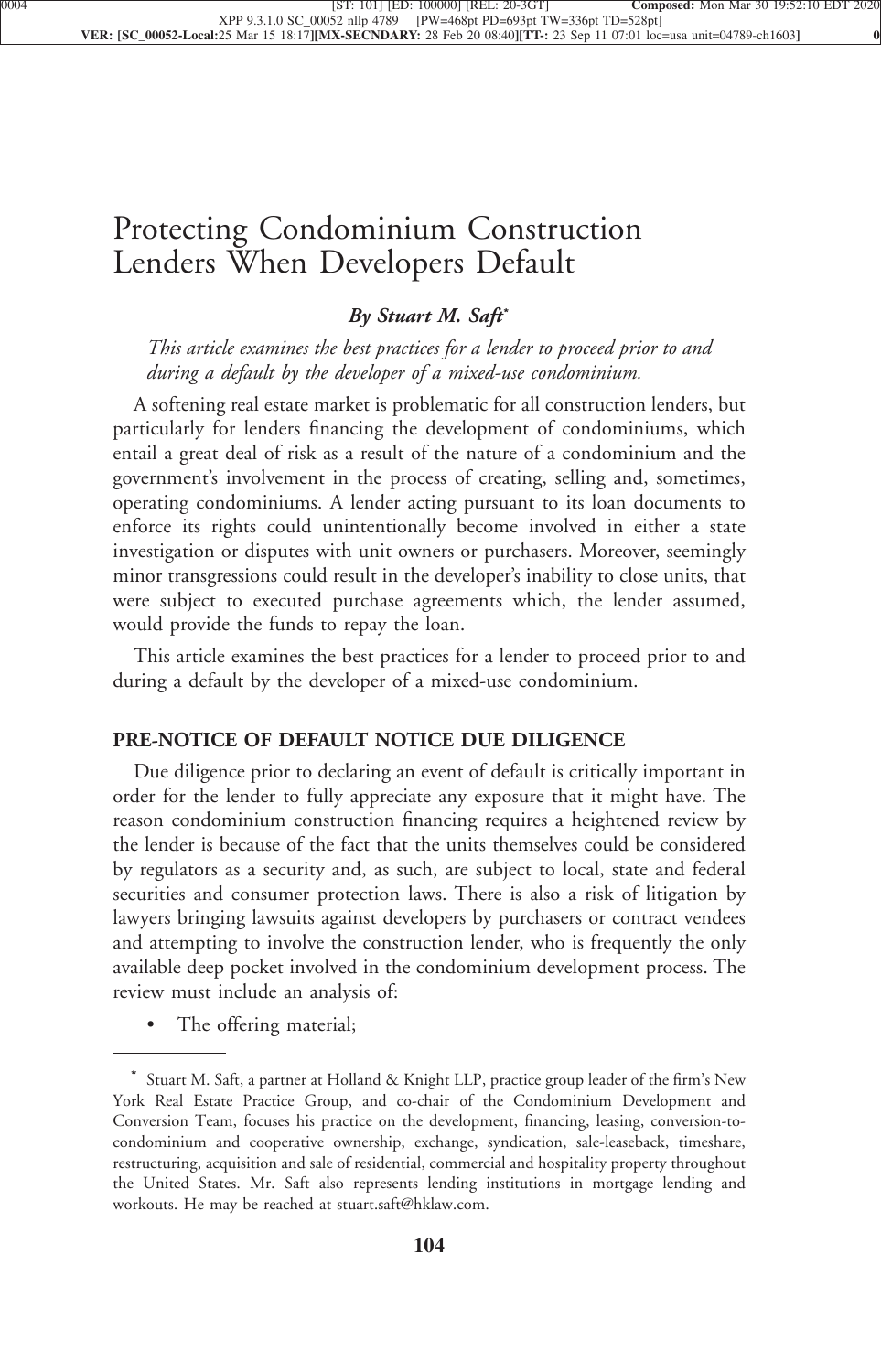PROTECTING CONDOMINIUM CONSTRUCTION LENDERS WHEN DEVELOPERS DEFAULT

- [•](xpath-> core:enum,  core:listitem/core:enum,  para-list,  style_01) [The condominium's declaration, bylaws, and other formation and](xpath-> core:para,  core:listitem/core:para,  para-list,  style_01) [governing documents;](xpath-> core:para,  core:listitem/core:para,  para-list,  style_01)
- [•](xpath-> core:enum,  core:listitem/core:enum,  para-list,  style_01) [The state condominium act and, if applicable, the securities laws of the](xpath-> core:para,  core:listitem/core:para,  para-list,  style_01) [state in which the condominium is located and the state where the units](xpath-> core:para,  core:listitem/core:para,  para-list,  style_01) [were sold;](xpath-> core:para,  core:listitem/core:para,  para-list,  style_01)
- [•](xpath-> core:enum,  core:listitem/core:enum,  para-list,  style_01) [Federal securities and consumer protection laws, which could impact](xpath-> core:para,  core:listitem/core:para,  para-list,  style_01) [sales;](xpath-> core:para,  core:listitem/core:para,  para-list,  style_01)
- [•](xpath-> core:enum,  core:listitem/core:enum,  para-list,  style_01) [The executed purchase and sale or other agreement for the units](xpath-> core:para,  core:listitem/core:para,  para-list,  style_01) [\(collectively, the purchase agreement\);](xpath-> core:para,  core:listitem/core:para,  para-list,  style_01)
- [•](xpath-> core:enum,  core:listitem/core:enum,  para-list,  style_01) [Sales and marketing materials that were used in the sale of the units;](xpath-> core:para,  core:listitem/core:para,  para-list,  style_01) [and](xpath-> core:para,  core:listitem/core:para,  para-list,  style_01)
- The borrower/developer's compliance with the loan covenants in [developing the property and the closing of any units.](xpath-> core:para,  core:listitem/core:para,  para-list,  style_01)

[One of the construction lender's largest concerns must always be that, upon](xpath-> core:para,  Default,  para-list,  style_01) [completion of the condominium's construction, the units are marketable and](xpath-> core:para,  Default,  para-list,  style_01) [that the condominium's common elements and units are in conformance with](xpath-> core:para,  Default,  para-list,  style_01) [the law, regulations and offering documents, as well as the traditional lender](xpath-> core:para,  Default,  para-list,  style_01) [concerns relating to compliance with local municipal codes, and construction](xpath-> core:para,  Default,  para-list,  style_01) [practices and procedures. Unlike the financing of other forms of real estate,](xpath-> core:para,  Default,  para-list,  style_01) [condominium construction financing necessitates that the units can and will be](xpath-> core:para,  Default,  para-list,  style_01) [salable and are actually sold in order for the construction loan to be repaid or](xpath-> core:para,  Default,  para-list,  style_01) [for the lender to be able to litigate its position to a developer or another lender.](xpath-> core:para,  Default,  para-list,  style_01) [Even if the construction has been completed, a certificate of occupancy issued](xpath-> core:para,  Default,  para-list,  style_01) [and the declaration of condominium, which forms the condominium, is](xpath-> core:para,  Default,  para-list,  style_01) [recorded, it does not necessarily mean that the loan can or will be repaid.](xpath-> core:para,  Default,  para-list,  style_01) [However, satisfaction of each of the foregoing steps is an essential precursor to](xpath-> core:para,  Default,  para-list,  style_01) [repayment.](xpath-> core:para,  Default,  para-list,  style_01)

[The specific documents that need to be reviewed include: the declaration of](xpath-> core:para,  Default,  para-list,  style_01) [condominium; bylaws and tax maps/floor plans; the certificate of incorporation](xpath-> core:para,  Default,  para-list,  style_01) [in those jurisdictions that require one; the offering plan/prospectus or other](xpath-> core:para,  Default,  para-list,  style_01) [documents \(the public offering statement or "POS"\) filed with the state or](xpath-> core:para,  Default,  para-list,  style_01) [other agency that has jurisdiction over the sale of condominium units; filings](xpath-> core:para,  Default,  para-list,  style_01) [under the Interstate Land Sales Full Disclosure Act \("ILSA"\), if required; the](xpath-> core:para,  Default,  para-list,  style_01) [applicability of the federal Condominium and Cooperative Abuse Relief Act; as](xpath-> core:para,  Default,  para-list,  style_01) [well as compliance with the local or state procedures for forming the](xpath-> core:para,  Default,  para-list,  style_01) [condominium and selling the units. It is imperative that the condominium](xpath-> core:para,  Default,  para-list,  style_01) [formation requirements are met because, if the condominium is not legally](xpath-> core:para,  Default,  para-list,  style_01) [formed and operating, then the units that are subject to purchase agreements](xpath-> core:para,  Default,  para-list,  style_01)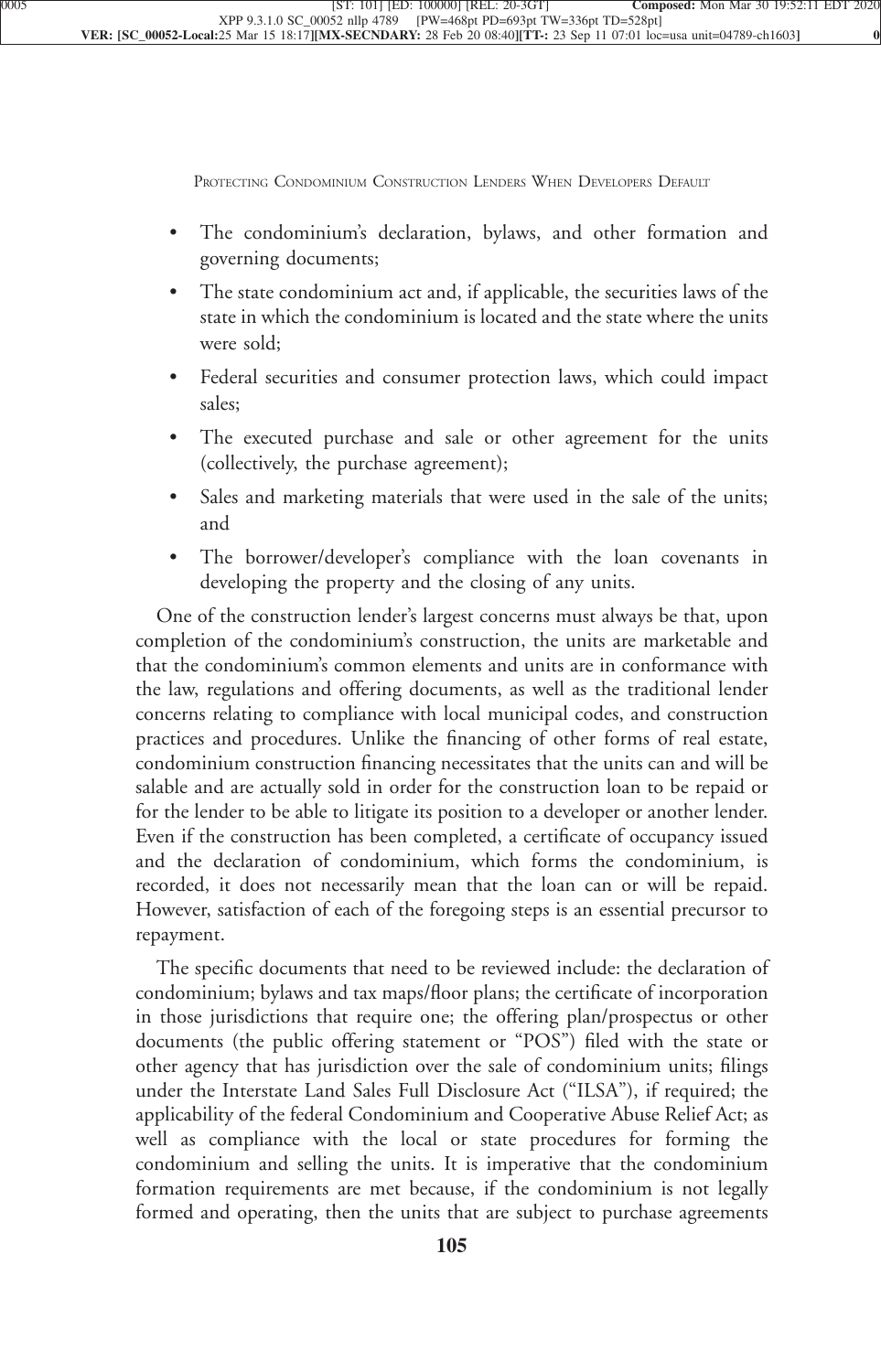[cannot or could not have closed and provide the funds to repay the loan.](xpath-> core:para,  Default,  para-list,  style_01)

[It is also essential that, if the first closing has already occurred, the lender](xpath-> core:para,  Default,  para-list,  style_01) [must be certain, that a valid and legal condominium was established. This](xpath-> core:para,  Default,  para-list,  style_01) [necessitates a complete familiarity with the laws of the state in which the](xpath-> core:para,  Default,  para-list,  style_01) [condominium is located as well as the laws of the state in which sales were](xpath-> core:para,  Default,  para-list,  style_01) [made. It is important to note that every state has its own, unique condominium](xpath-> core:para,  Default,  para-list,  style_01) [law and, although many states follow the Uniform Condominium Act or the](xpath-> core:para,  Default,  para-list,  style_01) [Uniform Common Interest Ownership Act, there are variances that must be](xpath-> core:para,  Default,  para-list,  style_01) [considered. In the case of condominiums, one size does not fit all.](xpath-> core:para,  Default,  para-list,  style_01)

[In this regard, it is important to note that condominiums are creatures of](xpath-> core:para,  Default,  para-list,  style_01) [state statute and cannot exist unless they are in compliance with state law. Many](xpath-> core:para,  Default,  para-list,  style_01) [states also permit the issuance of a title insurance endorsement providing](xpath-> core:para,  Default,  para-list,  style_01) [affirmative insurance that the declaration will create a valid and legal condominium.](xpath-> core:para,  Default,  para-list,  style_01) [While this endorsement cannot be issued at the closing of the construction loan](xpath-> core:para,  Default,  para-list,  style_01) [because the declaration will not be recorded and the condominium formed by](xpath-> core:para,  Default,  para-list,  style_01) [that time, some title insurance companies will agree to issue a letter committing](xpath-> core:para,  Default,  para-list,  style_01) [to issue the endorsement upon the future recordation of the declaration of](xpath-> core:para,  Default,  para-list,  style_01) [condominium.](xpath-> core:para,  Default,  para-list,  style_01)

[The lender must also make certain that the condominium will function in a](xpath-> core:para,  Default,  para-list,  style_01) [way that will not have an adverse impact on the developer, any owner of unsold](xpath-> core:para,  Default,  para-list,  style_01) [units and the lender because, the lender may be required to obtain the](xpath-> core:para,  Default,  para-list,  style_01) [ownership of the unsold units or sell its position to a third party, who will](xpath-> core:para,  Default,  para-list,  style_01) [become the owner of the unsold units. This concern also has to include the](xpath-> core:para,  Default,  para-list,  style_01) [lender's ability to benefit from any special developer rights and limit the adverse](xpath-> core:para,  Default,  para-list,  style_01) [impact of being liable for the developer's actions or failure to act in developing](xpath-> core:para,  Default,  para-list,  style_01) [the property. This review must ascertain that:](xpath-> core:para,  Default,  para-list,  style_01)

- [•](xpath-> core:enum,  core:listitem/core:enum,  para-list,  style_01) [There is nothing that would render the title to the units unmarketable;](xpath-> core:para,  core:listitem/core:para,  para-list,  style_01)
- [•](xpath-> core:enum,  core:listitem/core:enum,  para-list,  style_01) [The documents cannot be amended in a way that is adverse to the](xpath-> core:para,  core:listitem/core:para,  para-list,  style_01) [lender's interest without the lender's approval;](xpath-> core:para,  core:listitem/core:para,  para-list,  style_01)
- There is no limitation on the sale, lease or financing of the unsold units;
- The condominium's board of managers, cannot interfere in the [marketing, sale or use of the units; and](xpath-> core:para,  core:listitem/core:para,  para-list,  style_01)
- Easements or other restrictions on the sale of units cannot be created [that will have an adverse effect on the units.](xpath-> core:para,  core:listitem/core:para,  para-list,  style_01)

[In addition, since Fannie Mae and Freddie Mac have developed specific](xpath-> core:para,  Default,  para-list,  style_01) [regulations relating to condominiums, the review of the governing documents](xpath-> core:para,  Default,  para-list,  style_01) [must ensure that the current Fannie Mae and Freddie Mac regulations are not](xpath-> core:para,  Default,  para-list,  style_01) [violated and, that any future requirements can be easily incorporated into the](xpath-> core:para,  Default,  para-list,  style_01)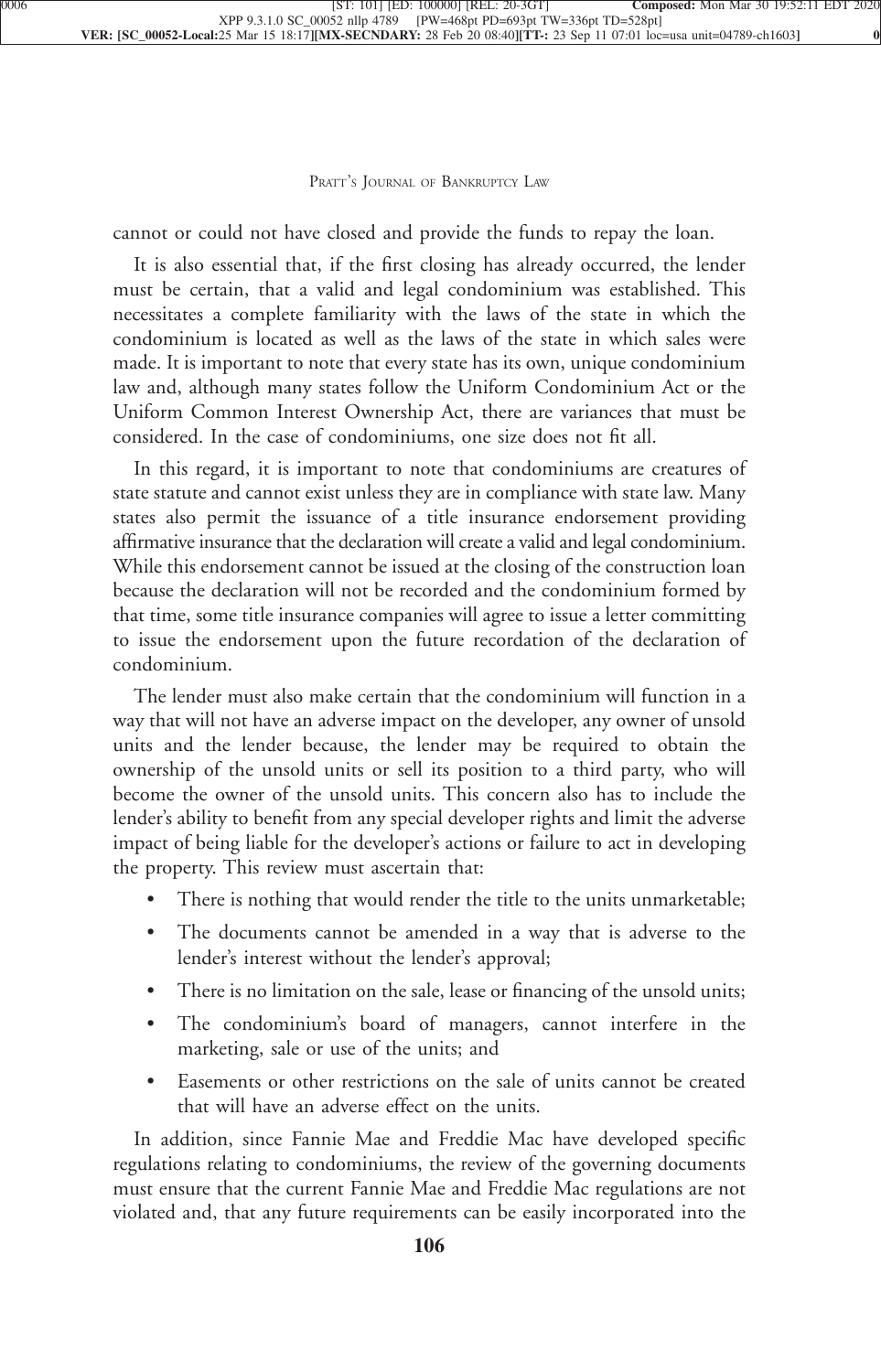PROTECTING CONDOMINIUM CONSTRUCTION LENDERS WHEN DEVELOPERS DEFAULT

governing documents. Finding a problem in the foregoing review would necessitate having the problem eliminated prior to, or as part of, any workout [or restructuring.](xpath-> core:para,  Default,  para-list,  style_01)

## **[OPERATION OF THE CONDOMINIUM](xpath-> core:generic-hd,  Default,  core_generic_hd,  style_01)**

[The lender should also be concerned about:](xpath-> core:para,  Default,  para-list,  style_01)

- The proper operation of the condominium;
- [•](xpath-> core:enum,  core:listitem/core:enum,  para-list,  style_01) [The manner in which the operating costs are allocated;](xpath-> core:para,  core:listitem/core:para,  para-list,  style_01)
- [•](xpath-> core:enum,  core:listitem/core:enum,  para-list,  style_01) [The decision-making process for electing and operating a board;](xpath-> core:para,  core:listitem/core:para,  para-list,  style_01)
- [•](xpath-> core:enum,  core:listitem/core:enum,  para-list,  style_01) [Special developer rights and control;](xpath-> core:para,  core:listitem/core:para,  para-list,  style_01)
- [•](xpath-> core:enum,  core:listitem/core:enum,  para-list,  style_01) [Limitations on the board increasing the common charges and assess](xpath-> core:para,  core:listitem/core:para,  para-list,  style_01)[ments, particularly on the unsold units;](xpath-> core:para,  core:listitem/core:para,  para-list,  style_01)
- The process for making repairs, replacements, improvements, additions [and alterations to the units and the common elements;](xpath-> core:para,  core:listitem/core:para,  para-list,  style_01)
- [•](xpath-> core:enum,  core:listitem/core:enum,  para-list,  style_01) [The basis for the allocation of the percentage interests in the common](xpath-> core:para,  core:listitem/core:para,  para-list,  style_01) [elements;](xpath-> core:para,  core:listitem/core:para,  para-list,  style_01)
- [•](xpath-> core:enum,  core:listitem/core:enum,  para-list,  style_01) [Existing lawsuits by purchasers;](xpath-> core:para,  core:listitem/core:para,  para-list,  style_01)
- [•](xpath-> core:enum,  core:listitem/core:enum,  para-list,  style_01) [Enforcement actions by regulators;](xpath-> core:para,  core:listitem/core:para,  para-list,  style_01)
- [•](xpath-> core:enum,  core:listitem/core:enum,  para-list,  style_01) [Incomplete sales;](xpath-> core:para,  core:listitem/core:para,  para-list,  style_01)
- [•](xpath-> core:enum,  core:listitem/core:enum,  para-list,  style_01) [Existing unit owner defaults;](xpath-> core:para,  core:listitem/core:para,  para-list,  style_01)
- [•](xpath-> core:enum,  core:listitem/core:enum,  para-list,  style_01) [Issues with the construction including building, fire or health code](xpath-> core:para,  core:listitem/core:para,  para-list,  style_01) [violations; and,](xpath-> core:para,  core:listitem/core:para,  para-list,  style_01)
- [•](xpath-> core:enum,  core:listitem/core:enum,  para-list,  style_01) [Most importantly, whether the cost of operating the condominium and](xpath-> core:para,  core:listitem/core:para,  para-list,  style_01) [the unit common charges are consistent with the projections contained](xpath-> core:para,  core:listitem/core:para,  para-list,  style_01) [in the offering material.](xpath-> core:para,  core:listitem/core:para,  para-list,  style_01)

[The reason for this concern is that any of the foregoing issues could result in](xpath-> core:para,  Default,  para-list,  style_01) [a significant increase in the common charges and assessments and, therefore, the](xpath-> core:para,  Default,  para-list,  style_01) [costs of the condominium, which could become a burden on the lender or its](xpath-> core:para,  Default,  para-list,  style_01) [successor, and because there is an inverse ratio between the amount of the](xpath-> core:para,  Default,  para-list,  style_01) [common charges and assessments and the value of the units, higher costs will](xpath-> core:para,  Default,  para-list,  style_01) [result in a lower value for the units.](xpath-> core:para,  Default,  para-list,  style_01)

[Moreover, the lender has to be concerned over the use of casualty insurance](xpath-> core:para,  Default,  para-list,  style_01) [proceeds and condemnation awards because, once the declaration is filed and](xpath-> core:para,  Default,  para-list,  style_01) [the lender's lien is on the individual units and not the common elements or the](xpath-> core:para,  Default,  para-list,  style_01) [entire property, the provisions contained within the loan documents will no](xpath-> core:para,  Default,  para-list,  style_01)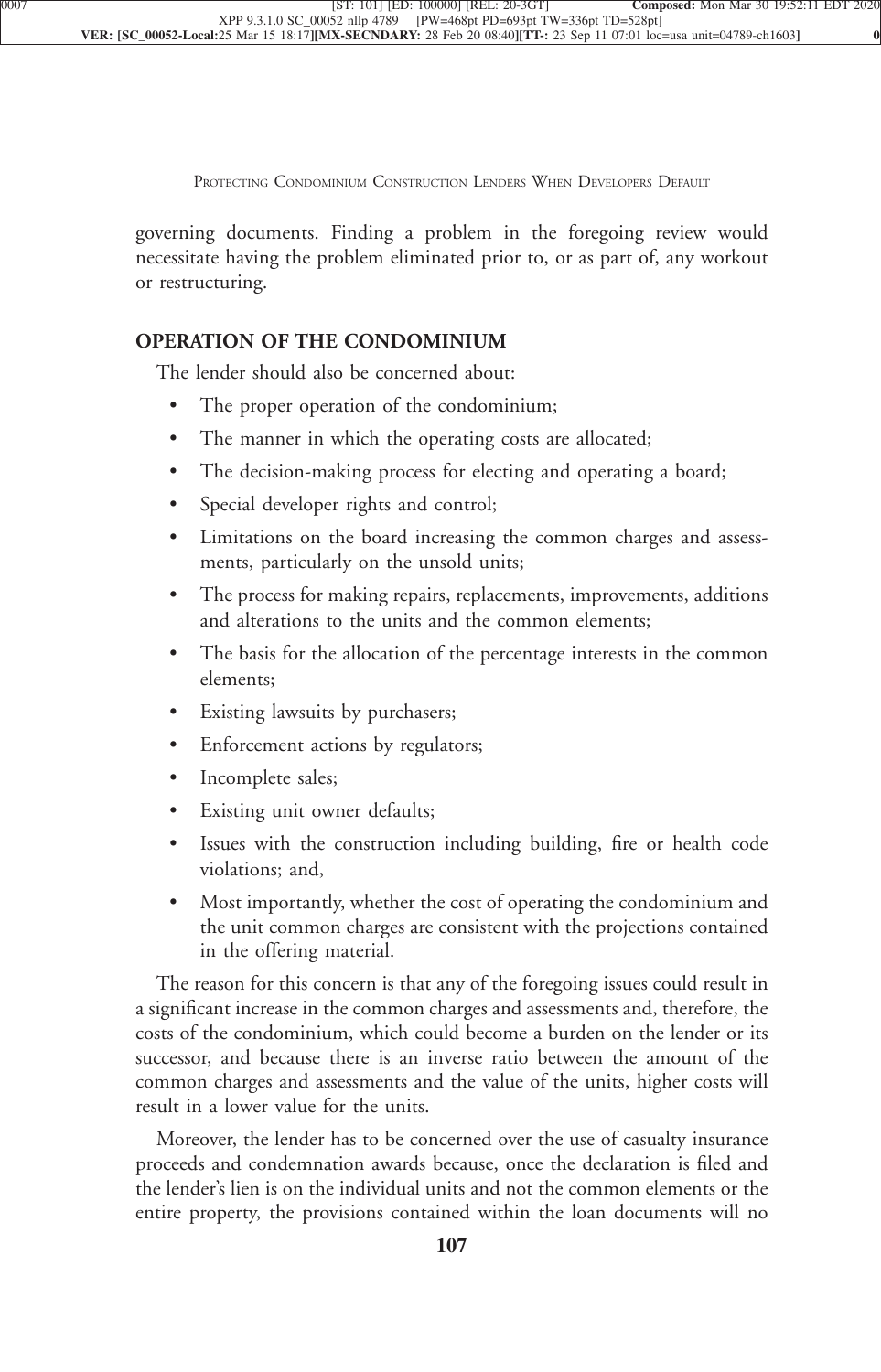longer be relevant. For example, what if the governing documents provided that, in the event of a casualty, the condominium would be restored unless all of the unit owners elected to terminate the condominium and distribute the [insurance proceeds to the unit owners?](xpath-> core:para,  Default,  para-list,  style_01)

[However, if there was a fire after only 10 units closed in a 300-unit complex,](xpath-> core:para,  Default,  para-list,  style_01) [any one of the initial 10 unit owners could refuse to elect to terminate the](xpath-> core:para,  Default,  para-list,  style_01) [condominium, in which event the construction lender would be forced to wait](xpath-> core:para,  Default,  para-list,  style_01) [until the condominium is restored before receiving proceeds to be used to repay](xpath-> core:para,  Default,  para-list,  style_01) [the loan since the declaration and not the loan documents, would govern the](xpath-> core:para,  Default,  para-list,  style_01) [decision to reconstruct the project. In order to avoid such a problem, the](xpath-> core:para,  Default,  para-list,  style_01) [documents should provide a mechanism for making certain that the lender's](xpath-> core:para,  Default,  para-list,  style_01) [interests are protected without creating an impediment to sales. The lender also](xpath-> core:para,  Default,  para-list,  style_01) [has to determine whether the building is being built in accordance with the](xpath-> core:para,  Default,  para-list,  style_01) [approved building plans on file with the local municipality.](xpath-> core:para,  Default,  para-list,  style_01)

## **[PURCHASE AGREEMENTS](xpath-> core:generic-hd,  Default,  core_generic_hd,  style_01)**

[The purchase agreements for the units are extremely important documents](xpath-> core:para,  Default,  para-list,  style_01) [since they are the basis pursuant to which the loan will be repaid. The primary](xpath-> core:para,  Default,  para-list,  style_01) [concern in reviewing the purchase agreements are to determine whether the](xpath-> core:para,  Default,  para-list,  style_01) [purchaser is obligated to close and whether the developer is obligated to meet](xpath-> core:para,  Default,  para-list,  style_01) [certain conditions prior to the closing, which the lender might not be able to](xpath-> core:para,  Default,  para-list,  style_01) [meet.](xpath-> core:para,  Default,  para-list,  style_01)

[However, the lender will also not want to be forced to close if there is the](xpath-> core:para,  Default,  para-list,  style_01) [likelihood that there will not be a sufficient number of sales. The lender would](xpath-> core:para,  Default,  para-list,  style_01) [not want to proceed with dividing the property into units and common](xpath-> core:para,  Default,  para-list,  style_01) [elements and then find out that, because of the insufficiency of sales or a](xpath-> core:para,  Default,  para-list,  style_01) [changing market or economy, only a](xpath-> core:para,  Default,  para-list,  style_01) *de minimis* number of the units are sold [resulting in the lender finding itself in a](xpath-> core:para,  Default,  para-list,  style_01) *de facto* "partnership" with the owners [of a minority of the units, who have a different agenda than the lender.](xpath-> core:para,  Default,  para-list,  style_01)

[Of course, the purchase agreement cannot provide that the closings do not](xpath-> core:para,  Default,  para-list,  style_01) [have to occur if the lender does not want to close, but if no closings have](xpath-> core:para,  Default,  para-list,  style_01) [occurred the lender might be able to cancel the purchase agreements and sell the](xpath-> core:para,  Default,  para-list,  style_01) [entire building. The lender should also make certain that the purchase](xpath-> core:para,  Default,  para-list,  style_01) [agreements will be enforceable under state and federal law and that the](xpath-> core:para,  Default,  para-list,  style_01) [purchasers do not have any rights to rescind their contracts, which could permit](xpath-> core:para,  Default,  para-list,  style_01) [them to terminate the contracts without a forfeiture of their deposits.](xpath-> core:para,  Default,  para-list,  style_01)

[The lender should also be concerned that the developer is not obligated to](xpath-> core:para,  Default,  para-list,  style_01) [close by a certain date specified in individual contracts and, if so, whether the](xpath-> core:para,  Default,  para-list,  style_01) [date can be met. The lender should also determine if one or more units have](xpath-> core:para,  Default,  para-list,  style_01)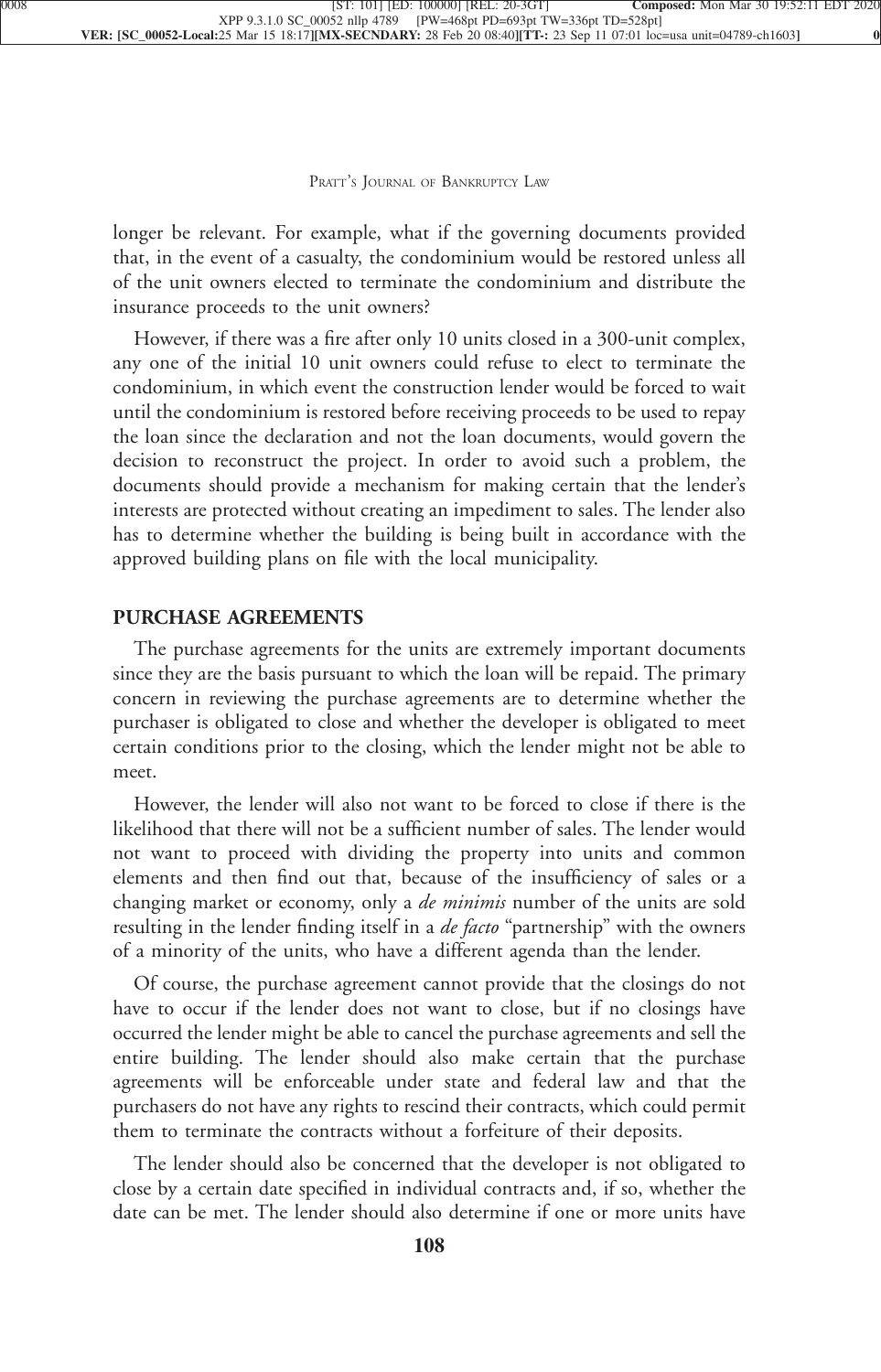to be completed in a manner that would be difficult or impossible to achieve by an outside closing date. Of paramount importance are any rights that the purchaser may have to terminate the purchase agreement and receive a refund of its deposit and any limitations on the deposit being paid to the lender after [a default, including complying with regulatory requirements.](xpath-> core:para,  Default,  para-list,  style_01)

[The understanding of state law becomes particularly important in reviewing](xpath-> core:para,  Default,  para-list,  style_01) [the purchase agreements because of issues such as:](xpath-> core:para,  Default,  para-list,  style_01)

- [\(a\)](xpath-> core:enum,  core:listitem/core:enum,  para-list,  style_01) [Lien priority;](xpath-> core:para,  core:listitem/core:para,  para-list,  style_01)
- [\(b\)](xpath-> core:enum,  core:listitem/core:enum,  para-list,  style_01) [Whether the lender's lien is subordinate to, or subordinated by, the](xpath-> core:para,  core:listitem/core:para,  para-list,  style_01) [deed to purchasers and/or their purchase agreements; or](xpath-> core:para,  core:listitem/core:para,  para-list,  style_01)
- [\(c\)](xpath-> core:enum,  core:listitem/core:enum,  para-list,  style_01) [Whether the sponsor can use part or all of the deposit in the](xpath-> core:para,  core:listitem/core:para,  para-list,  style_01) [development of the condominium and, if so, under what circumstances.](xpath-> core:para,  core:listitem/core:para,  para-list,  style_01)

[An additional issue is a situation where the deposits are payable in](xpath-> core:para,  Default,  para-list,  style_01) [installments in which event the lender should make certain that the mechanism](xpath-> core:para,  Default,  para-list,  style_01) [and the result of the payment or failure to pay is clearly defined.](xpath-> core:para,  Default,  para-list,  style_01)

[If the project has not been completed, the lender should determine if the](xpath-> core:para,  Default,  para-list,  style_01) [purchase agreements permit the developer to make changes and modifications](xpath-> core:para,  Default,  para-list,  style_01) [to the plans and specifications for the project if necessitated by governmental](xpath-> core:para,  Default,  para-list,  style_01) [requirements or changes in circumstances, as long as the purchaser is not](xpath-> core:para,  Default,  para-list,  style_01) [materially and adversely affected. The developer should also have the right to](xpath-> core:para,  Default,  para-list,  style_01) [substitute materials, change floor plans and make other changes as are deemed](xpath-> core:para,  Default,  para-list,  style_01) [necessary during construction that are not material to a unit even if the unit is](xpath-> core:para,  Default,  para-list,  style_01) [subject to the purchase agreement. The purchase agreement must be flexible](xpath-> core:para,  Default,  para-list,  style_01) [enough to reflect the reality of large construction projects and the inevitable](xpath-> core:para,  Default,  para-list,  style_01) [changes and modifications that will occur during such processes.](xpath-> core:para,  Default,  para-list,  style_01)

[In addition, the purchase agreement should provide which party obtains the](xpath-> core:para,  Default,  para-list,  style_01) [interest that accrues on the deposit and the conditions for its release. The](xpath-> core:para,  Default,  para-list,  style_01) [purchase agreement should also indicate whether deposits have to be retained](xpath-> core:para,  Default,  para-list,  style_01) [in escrow or can or were used by the developer or the conditions for the release](xpath-> core:para,  Default,  para-list,  style_01) [of such deposits, the sponsor's counsel or title insurer will be the escrow agent,](xpath-> core:para,  Default,  para-list,  style_01) [that the escrow requirements are consistent with local law and, that the](xpath-> core:para,  Default,  para-list,  style_01) [purchaser's rights with regard to the escrowed funds are limited unless the](xpath-> core:para,  Default,  para-list,  style_01) [sponsor is in default.](xpath-> core:para,  Default,  para-list,  style_01)

## **[THE OFFERING MATERIALS](xpath-> core:generic-hd,  Default,  core_generic_hd,  style_01)**

[The relationship between the developer and the condominium association](xpath-> core:para,  Default,  para-list,  style_01) [and its unit owners is largely dependent on the statute and regulations issued](xpath-> core:para,  Default,  para-list,  style_01) [by the regulators in the state in which the condominium is located \(and, in](xpath-> core:para,  Default,  para-list,  style_01)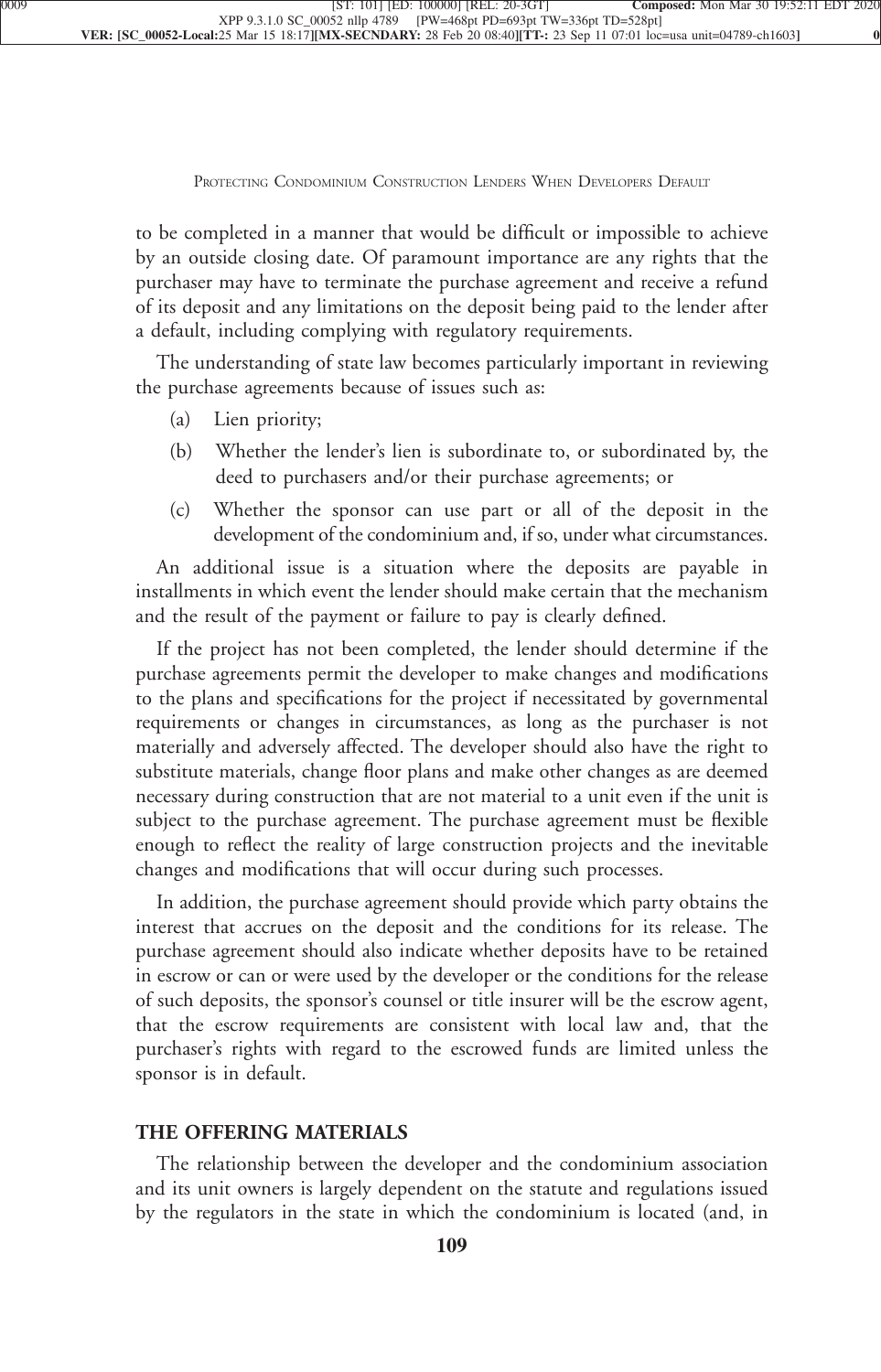some instances, the state where sales are made) and the terms and conditions contained within the POS. Although the POS cannot contradict the provisions contained within the local condominium law, and the federal and state securities laws that relate to the offering of securities, in general, and purchase agreements, in particular, the POS may contain specific limitations on the [obligations of the developer and the unit owners.](xpath-> core:para,  Default,  para-list,  style_01)

[Moreover, many states provide the developer with special rights and](xpath-> core:para,  Default,  para-list,  style_01) [limitations on those rights in order to:](xpath-> core:para,  Default,  para-list,  style_01)

- [\(1\)](xpath-> core:enum,  core:listitem/core:enum,  para-list,  style_01) [Permit the expeditious completion of the residential development;](xpath-> core:para,  core:listitem/core:para,  para-list,  style_01)
- [\(2\)](xpath-> core:enum,  core:listitem/core:enum,  para-list,  style_01) [Provide the unit owners with the ability to control their destiny;](xpath-> core:para,  core:listitem/core:para,  para-list,  style_01)
- [\(3\)](xpath-> core:enum,  core:listitem/core:enum,  para-list,  style_01) [Make certain that the developer fulfills its obligations under the law](xpath-> core:para,  core:listitem/core:para,  para-list,  style_01) [and the POS; and](xpath-> core:para,  core:listitem/core:para,  para-list,  style_01)
- [\(4\)](xpath-> core:enum,  core:listitem/core:enum,  para-list,  style_01) [Provide comfort to the construction lenders.](xpath-> core:para,  core:listitem/core:para,  para-list,  style_01)

[Since purchasers would be able to rescind their purchase agreements and](xpath-> core:para,  Default,  para-list,  style_01) [have their deposits returned for material misstatements or omissions in the POS](xpath-> core:para,  Default,  para-list,  style_01) [or otherwise claim that they were damaged if relevant information became](xpath-> core:para,  Default,  para-list,  style_01) [unavailable after the closing, the lender will want to be certain that the state's](xpath-> core:para,  Default,  para-list,  style_01) [offering requirements are satisfied.](xpath-> core:para,  Default,  para-list,  style_01)

[Lenders must keep the special developer's rights and obligations in mind](xpath-> core:para,  Default,  para-list,  style_01) [when determining how to deal with a default. It should be noted that pursuant](xpath-> core:para,  Default,  para-list,  style_01) [to state law, developers are frequently obligated to:](xpath-> core:para,  Default,  para-list,  style_01)

- Complete construction of the condominium and turn it over to the [purchasers in good condition;](xpath-> core:para,  core:listitem/core:para,  para-list,  style_01)
- [•](xpath-> core:enum,  core:listitem/core:enum,  para-list,  style_01) [Provide all of the amenities that are promised;](xpath-> core:para,  core:listitem/core:para,  para-list,  style_01)
- [•](xpath-> core:enum,  core:listitem/core:enum,  para-list,  style_01) [Satisfy any financial obligations that arise as a result of the developer's](xpath-> core:para,  core:listitem/core:para,  para-list,  style_01) [acquisition, development or sale of the units including removal of the](xpath-> core:para,  core:listitem/core:para,  para-list,  style_01) [developer's financing as well as any other liens on the sold unit; and](xpath-> core:para,  core:listitem/core:para,  para-list,  style_01)
- Turn over control of the condominium association to the unit owners.

[As is obvious from the foregoing discussion, the special rights, described below,](xpath-> core:para,  Default,  para-list,  style_01) [which are granted to developers are extremely valuable to the lender, who has](xpath-> core:para,  Default,  para-list,  style_01) [the right to make certain they are preserved in order to protect its loan.](xpath-> core:para,  Default,  para-list,  style_01)

[The issues that have arisen in the past regarding special developer control](xpath-> core:para,  Default,  para-list,  style_01) [have created complex problems for lenders, which are rarely easy to resolve.](xpath-> core:para,  Default,  para-list,  style_01) [Among the problems faced by lenders are:](xpath-> core:para,  Default,  para-list,  style_01)

The developer's inability to sell enough units and at a high enough price [to complete construction and satisfy the construction loans;](xpath-> core:para,  core:listitem/core:para,  para-list,  style_01)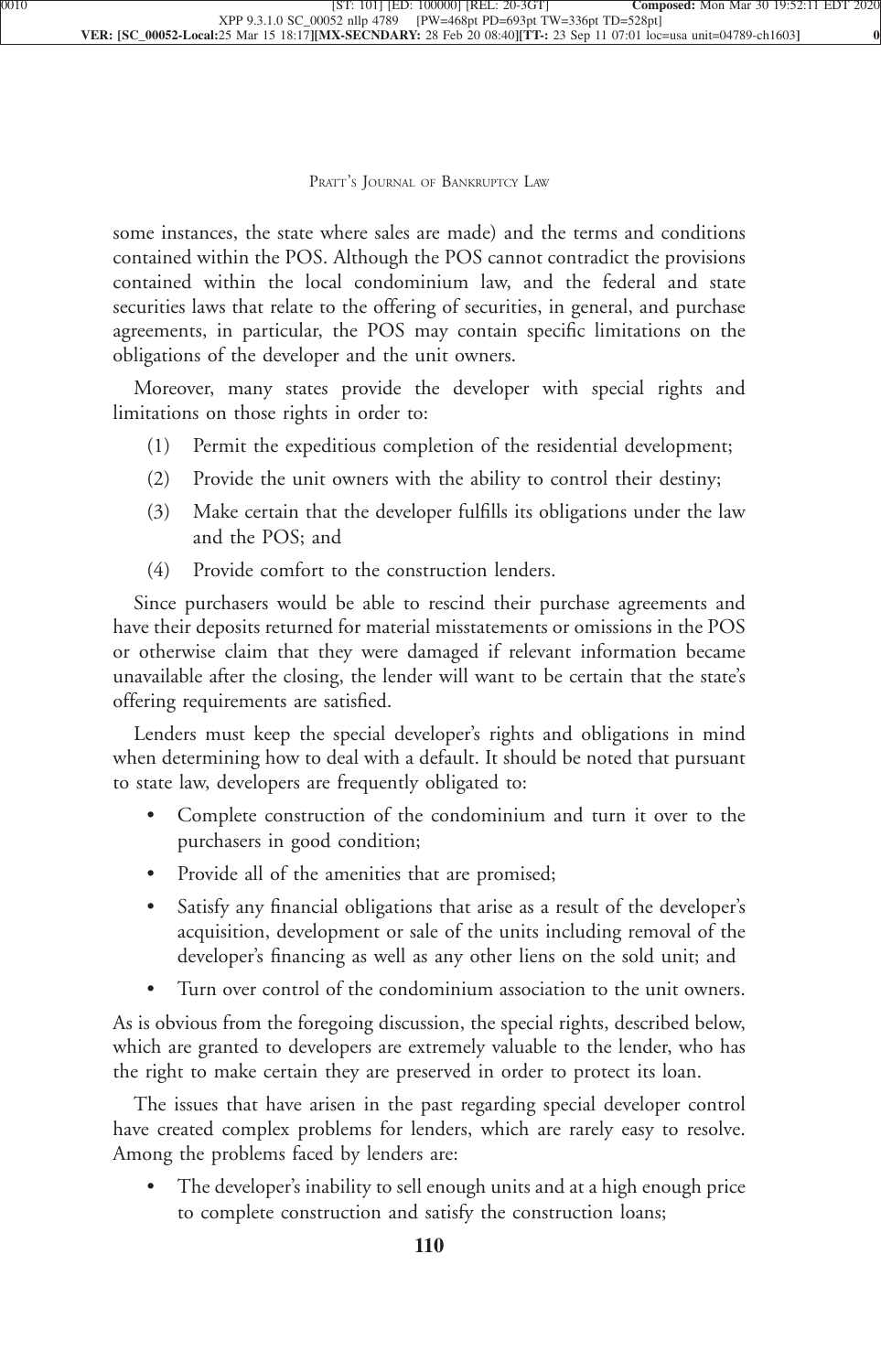PROTECTING CONDOMINIUM CONSTRUCTION LENDERS WHEN DEVELOPERS DEFAULT

- [•](xpath-> core:enum,  core:listitem/core:enum,  para-list,  style_01) [Lack of unit purchasers or purchasers who are not willing or able to pay](xpath-> core:para,  core:listitem/core:para,  para-list,  style_01) [the minimum purchase price necessary to enable the developer to](xpath-> core:para,  core:listitem/core:para,  para-list,  style_01) [satisfy its obligations to its lenders and other creditors;](xpath-> core:para,  core:listitem/core:para,  para-list,  style_01)
- [•](xpath-> core:enum,  core:listitem/core:enum,  para-list,  style_01) [Faulty construction causing the developer to be sued; or](xpath-> core:para,  core:listitem/core:para,  para-list,  style_01)
- [•](xpath-> core:enum,  core:listitem/core:enum,  para-list,  style_01) [The developer and the lender have done their jobs but, as result of the](xpath-> core:para,  core:listitem/core:para,  para-list,  style_01) [changing economy, the market disappears.](xpath-> core:para,  core:listitem/core:para,  para-list,  style_01)

[In each of these instances regardless of whether the developer has done anything](xpath-> core:para,  Default,  para-list,  style_01) [wrong, the burden of resolving the issue may fall on the lender. As a result, the](xpath-> core:para,  Default,  para-list,  style_01) [lender could inherit problems with the unsold units.](xpath-> core:para,  Default,  para-list,  style_01)

[Special developer rights include the right to control certain aspects of the](xpath-> core:para,  Default,  para-list,  style_01) [condominium in order to facilitate the developer's completion of the property.](xpath-> core:para,  Default,  para-list,  style_01) [These special rights frequently include the right to complete construction, the](xpath-> core:para,  Default,  para-list,  style_01) [right to initially control the board, the right to expand the condominium \(if the](xpath-> core:para,  Default,  para-list,  style_01) [condominium was supposed to be expandable and the law permits expandable](xpath-> core:para,  Default,  para-list,  style_01) [condominiums\) and the right to enter into certain other agreements. The](xpath-> core:para,  Default,  para-list,  style_01) [special developer rights are sometimes assignable and frequently expire if not](xpath-> core:para,  Default,  para-list,  style_01) [utilized within a certain period of time or when certain sales thresholds have](xpath-> core:para,  Default,  para-list,  style_01) [been met.](xpath-> core:para,  Default,  para-list,  style_01)

[Likewise, local law may place obligations on the developer requiring it to](xpath-> core:para,  Default,  para-list,  style_01) [provide purchasers with disclosure documents in a certain form, maintain the](xpath-> core:para,  Default,  para-list,  style_01) [association's records, release construction mortgages prior to the conveyance of](xpath-> core:para,  Default,  para-list,  style_01) [completed units, and complete construction in accordance with local building](xpath-> core:para,  Default,  para-list,  style_01) [codes and zoning requirements. Local law could also give the unit owners the](xpath-> core:para,  Default,  para-list,  style_01) [ability to bring actions against the developer for violating any of the foregoing](xpath-> core:para,  Default,  para-list,  style_01) [provisions.](xpath-> core:para,  Default,  para-list,  style_01)

[One of the considerations for both lenders and potential purchasers of the](xpath-> core:para,  Default,  para-list,  style_01) [developer's interests \(and the attendant special developer rights\) are concerns](xpath-> core:para,  Default,  para-list,  style_01) [about the liability that flows with the special developer rights, which frequently](xpath-> core:para,  Default,  para-list,  style_01) [results in the lender foregoing foreclosing its loan in order to avoid potential](xpath-> core:para,  Default,  para-list,  style_01) [liability.](xpath-> core:para,  Default,  para-list,  style_01)

[The lender or a potential assignee may not want to have liability for](xpath-> core:para,  Default,  para-list,  style_01) [construction problems, failure to maintain the property, failure to maintain the](xpath-> core:para,  Default,  para-list,  style_01) [appropriate reserves, issues regarding the condominium's financing or lack of](xpath-> core:para,  Default,  para-list,  style_01) [funds. In some jurisdictions the special developer rights become attached to the](xpath-> core:para,  Default,  para-list,  style_01) [unsold units, while in other states the purchaser has to assume the special](xpath-> core:para,  Default,  para-list,  style_01) [developer rights in order to be bound by them. It is imperative that the lender](xpath-> core:para,  Default,  para-list,  style_01) [understand the potential risk attendant to special developer rights.](xpath-> core:para,  Default,  para-list,  style_01)

[However, regardless of what the law provides, the existing unit owners](xpath-> core:para,  Default,  para-list,  style_01)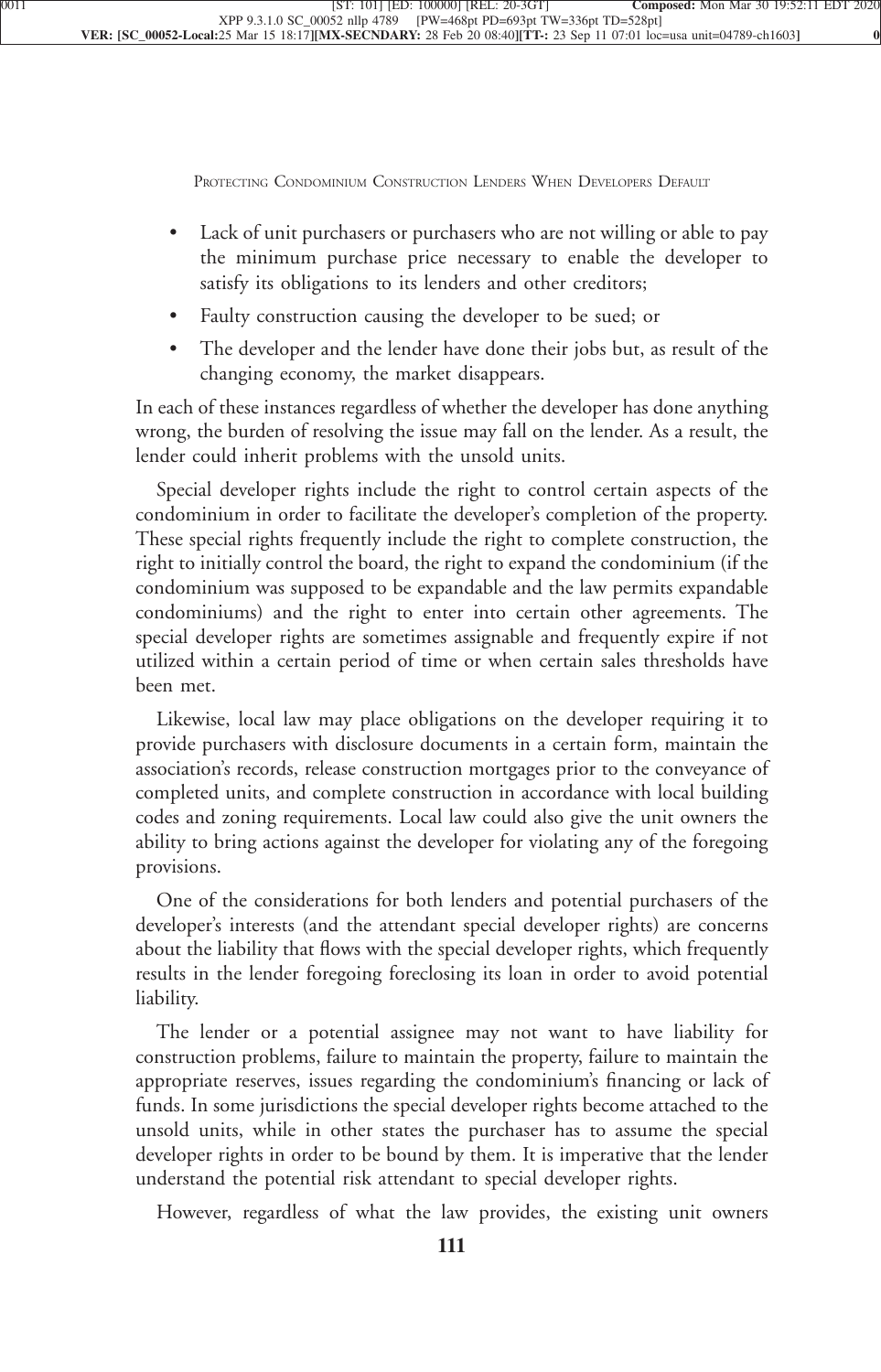frequently, consider both the lender acquiring its collateral and the purchaser of the unsold units as a successor developer and someone obligated to solve the condominium's problems. Unfortunately, both the governing documents and state law may not provide the developer or its successor with the ability to make [decisions.](xpath-> core:para,  Default,  para-list,  style_01)

[The other question that needs to be understood is whether a successor](xpath-> core:para,  Default,  para-list,  style_01) [developer is able to continue selling units or rent them until the market](xpath-> core:para,  Default,  para-list,  style_01) [improves. Some POSs contain specific provisions with regard to the ability of](xpath-> core:para,  Default,  para-list,  style_01) [the developer or successor developer to lease rather than sell units. The](xpath-> core:para,  Default,  para-list,  style_01) [developer can continue selling units, but if the units cannot be sold for a price](xpath-> core:para,  Default,  para-list,  style_01) [that equals or exceeds the debt on the unit, the lender is certainly not going to](xpath-> core:para,  Default,  para-list,  style_01) [favor a sale that results in a loss.](xpath-> core:para,  Default,  para-list,  style_01)

[An additional problem for the lender, who takes over a project, is attempting](xpath-> core:para,  Default,  para-list,  style_01) [to alter the marketing strategy or construction plans in order to appeal to](xpath-> core:para,  Default,  para-list,  style_01) [potential purchasers whose attitude toward the property needs to be changed in](xpath-> core:para,  Default,  para-list,  style_01) [order for there to be a successful marketing campaign. The problem is that the](xpath-> core:para,  Default,  para-list,  style_01) [developer is committed to developing the property in a certain way to comply](xpath-> core:para,  Default,  para-list,  style_01) [with the POS and the governing documents, thereby making it difficult for the](xpath-> core:para,  Default,  para-list,  style_01) [developer or its lender to change its position after the initial units are sold. A](xpath-> core:para,  Default,  para-list,  style_01) [successor developer or lender will frequently believe that changing the project](xpath-> core:para,  Default,  para-list,  style_01) [increases the likelihood of sales, but this is not necessarily fast or doable.](xpath-> core:para,  Default,  para-list,  style_01)

[Another idea for a lender or the successor developer is to decrease or increase](xpath-> core:para,  Default,  para-list,  style_01) [the number of units, which changes the percentage interest in the units for the](xpath-> core:para,  Default,  para-list,  style_01) [owners of the existing units. Although existing unit owners are in favor of unit](xpath-> core:para,  Default,  para-list,  style_01) [sales, they may not be prepared to have their own assessments increased nor](xpath-> core:para,  Default,  para-list,  style_01) [have the amenities that they purchased reduced.](xpath-> core:para,  Default,  para-list,  style_01)

[In addition, the unit owners may not be in favor of a change in the common](xpath-> core:para,  Default,  para-list,  style_01) [elements with the intention of increasing the number of units so that the sales](xpath-> core:para,  Default,  para-list,  style_01) [prices can be less per unit and still allow the successor sponsor to make a profit](xpath-> core:para,  Default,  para-list,  style_01) [on its investment while the existing unit owners lose the benefit of the value](xpath-> core:para,  Default,  para-list,  style_01) [that they thought they originally negotiated. As a result of these conflicts,](xpath-> core:para,  Default,  para-list,  style_01) [several states, in particular New York, have extensive regulatory frameworks that](xpath-> core:para,  Default,  para-list,  style_01) [provide the regulator with involvement in all condominium offerings.](xpath-> core:para,  Default,  para-list,  style_01)

## **[POTENTIAL LENDER LIABILITY](xpath-> core:generic-hd,  Default,  core_generic_hd,  style_01)**

[Lenders who finance condominium projects may be responsible for taking](xpath-> core:para,  Default,  para-list,  style_01) [over operations of the property in the event that the developer defaults on the](xpath-> core:para,  Default,  para-list,  style_01) [loan. In some states, by taking over a troubled project, the lender risks](xpath-> core:para,  Default,  para-list,  style_01) [becoming a special developer for the condominium. If the original developer](xpath-> core:para,  Default,  para-list,  style_01)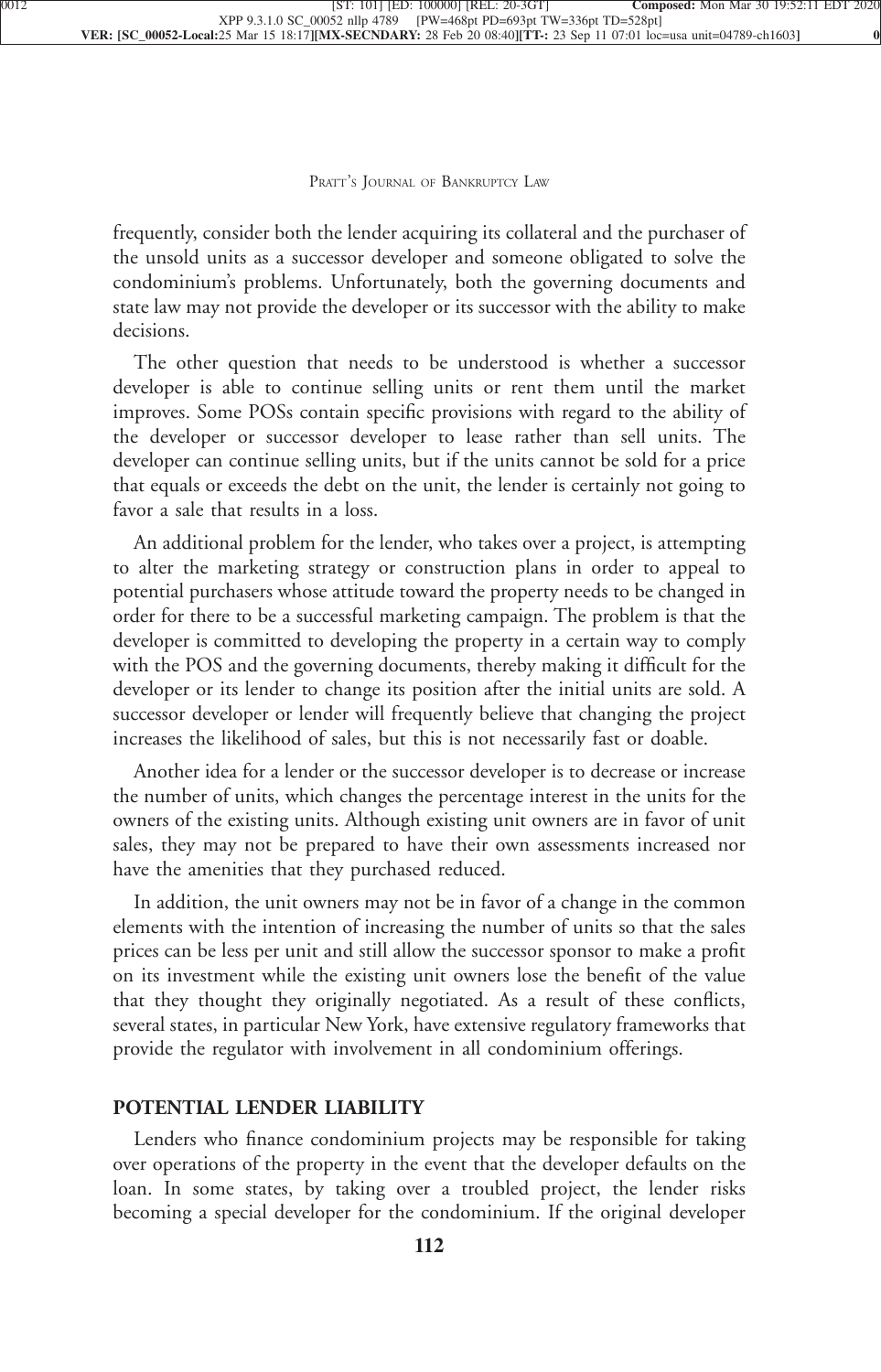reserved special developer rights in the governing documents, and the lender exercises those rights because the rights are necessary to complete the condominium (i.e., the right to finish construction, operate a sales office on site and sell units without board approval), the lender could be exposing itself to [developer liability.](xpath-> core:para,  Default,  para-list,  style_01)

[Liability may arise from implied or express warranties for defects in](xpath-> core:para,  Default,  para-list,  style_01) [construction of the project. In many instances, the risk of special developer](xpath-> core:para,  Default,  para-list,  style_01) [liability can be limited in drafting the property transfer documents or by](xpath-> core:para,  Default,  para-list,  style_01) [structuring bankruptcy remote single purpose entities to take ownership of a](xpath-> core:para,  Default,  para-list,  style_01) [troubled project.](xpath-> core:para,  Default,  para-list,  style_01)

[However, it may be impossible to prevent some special developer liability](xpath-> core:para,  Default,  para-list,  style_01) [from accruing if active management of the development process is required in](xpath-> core:para,  Default,  para-list,  style_01) [order for the lender to realize the full economic benefit of the project. In such](xpath-> core:para,  Default,  para-list,  style_01) [cases, the risks associated with special developer liability must be fully](xpath-> core:para,  Default,  para-list,  style_01) [understood in order for the lender or its successor to determine if its interest](xpath-> core:para,  Default,  para-list,  style_01) [would be better served by selling its position to a third party, who will execute](xpath-> core:para,  Default,  para-list,  style_01) [on the sponsor.](xpath-> core:para,  Default,  para-list,  style_01)

[In addition, the lender could expose itself to liability by having representa](xpath-> core:para,  Default,  para-list,  style_01)[tives sit on the condominium's board of managers or actively participating in](xpath-> core:para,  Default,  para-list,  style_01) [decision-making. There is also a potential conflict of interest in deciding on](xpath-> core:para,  Default,  para-list,  style_01) [such things as:](xpath-> core:para,  Default,  para-list,  style_01)

- [•](xpath-> core:enum,  core:listitem/core:enum,  para-list,  style_01) [Assessments;](xpath-> core:para,  core:listitem/core:para,  para-list,  style_01)
- Acceptance of the condition of common elements which may not be in [the condition required by the POS;](xpath-> core:para,  core:listitem/core:para,  para-list,  style_01)
- [•](xpath-> core:enum,  core:listitem/core:enum,  para-list,  style_01) [Interfering with a unit owner's right to have a property inspection made](xpath-> core:para,  core:listitem/core:para,  para-list,  style_01) [at the time of the turnover;](xpath-> core:para,  core:listitem/core:para,  para-list,  style_01)
- [•](xpath-> core:enum,  core:listitem/core:enum,  para-list,  style_01) [Failing to properly maintain the common elements; or](xpath-> core:para,  core:listitem/core:para,  para-list,  style_01)
- [•](xpath-> core:enum,  core:listitem/core:enum,  para-list,  style_01) [Failing to make certain that there has been adequate disclosure of all](xpath-> core:para,  core:listitem/core:para,  para-list,  style_01) [material facts for fear that it will have an adverse impact on sales of](xpath-> core:para,  core:listitem/core:para,  para-list,  style_01) [units.](xpath-> core:para,  core:listitem/core:para,  para-list,  style_01)

[Both the Uniform Condominium Act and the Uniform Common Interest](xpath-> core:para,  Default,  para-list,  style_01) [Owners Act as well as some state laws permit a foreclosing lender to acquire](xpath-> core:para,  Default,  para-list,  style_01) [certain special developer rights by election, such as the right to construct or](xpath-> core:para,  Default,  para-list,  style_01) [expand the condominium, the right to enter into contracts, the right to sell](xpath-> core:para,  Default,  para-list,  style_01) [units without board approval and the right to control the board. In these](xpath-> core:para,  Default,  para-list,  style_01) [instances, the lender may have three options to choose from.](xpath-> core:para,  Default,  para-list,  style_01)

[First, the lender may choose to acquire all of the special developer rights in](xpath-> core:para,  Default,  para-list,  style_01) [exchange for the assumption of all of the obligations except for any misrepre-](xpath-> core:para,  Default,  para-list,  style_01)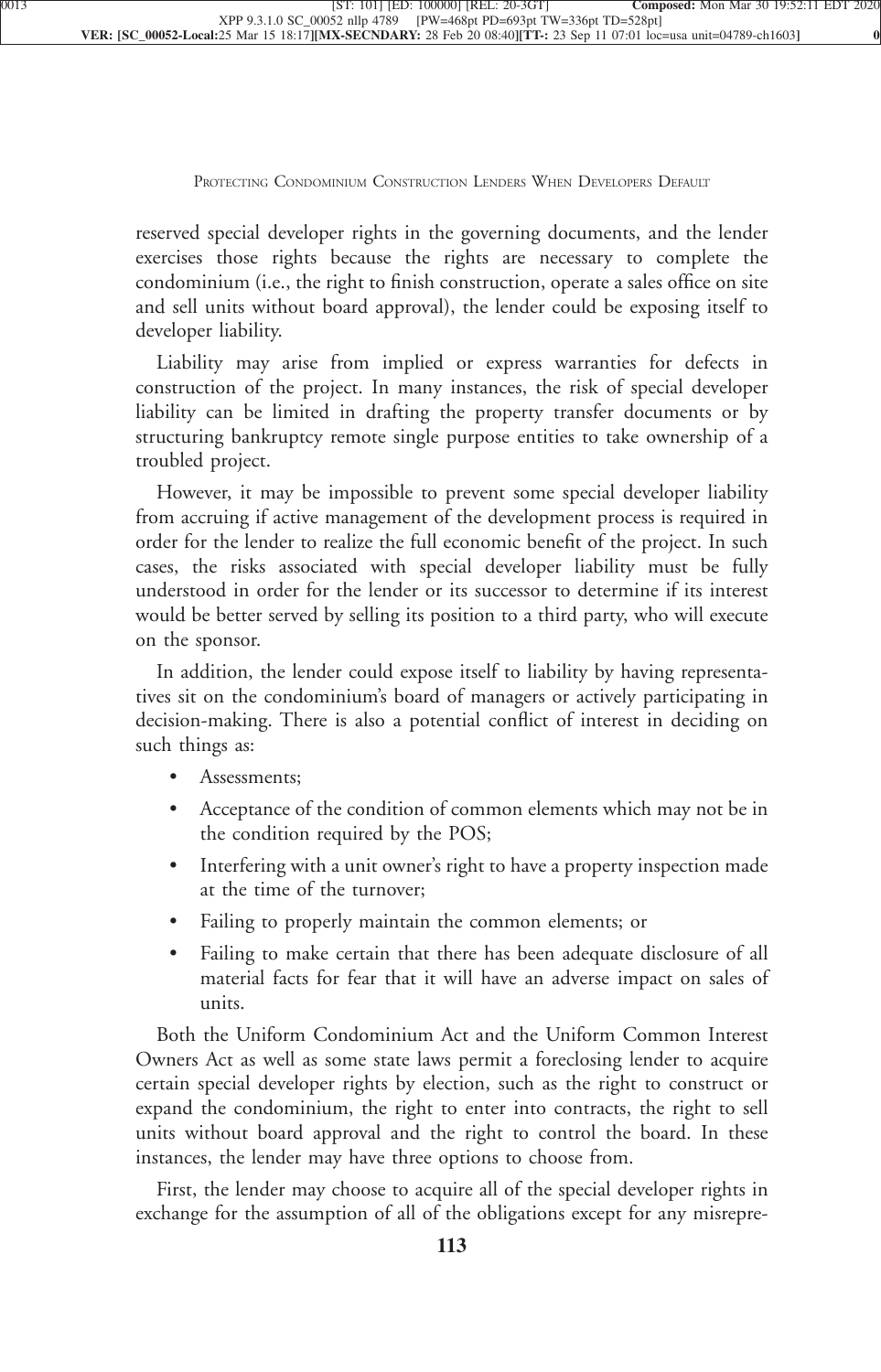[sentations, breaches of warranty or breaches of fiduciary duty by the sponsor.](xpath-> core:para,  Default,  para-list,  style_01)

[Second, the lender may choose to acquire certain special developer rights](xpath-> core:para,  Default,  para-list,  style_01) [relating to maintaining models, sales offices, signs and advertisements in which](xpath-> core:para,  Default,  para-list,  style_01) [event the lender's liability is limited to acts arising out of amending or issuing](xpath-> core:para,  Default,  para-list,  style_01) [the POS and operating a sales office.](xpath-> core:para,  Default,  para-list,  style_01)

[Third, the lender may choose to acquire special developer rights for the sole](xpath-> core:para,  Default,  para-list,  style_01) [purpose of transferring the rights to another entity, in which case, the lender](xpath-> core:para,  Default,  para-list,  style_01) [assumes minimal liability limited to its own acts and omissions.](xpath-> core:para,  Default,  para-list,  style_01)

[Courts in states that have addressed the issue generally come to the](xpath-> core:para,  Default,  para-list,  style_01) [conclusion that a lender cannot be held liable if it does nothing. When courts](xpath-> core:para,  Default,  para-list,  style_01) [have imposed liability on a lender, it is because of the lender's control over the](xpath-> core:para,  Default,  para-list,  style_01) [sponsor or control over the condominium development. Under the instrumen](xpath-> core:para,  Default,  para-list,  style_01)[tality theory, a lender who deviates from the typical creditor-debtor relationship](xpath-> core:para,  Default,  para-list,  style_01) [by exercising substantial control over the sponsor is liable to unit owners. Under](xpath-> core:para,  Default,  para-list,  style_01) [the assumption theory, a foreclosing lender who takes over the responsibilities](xpath-> core:para,  Default,  para-list,  style_01) [of the sponsor and completes construction is liable to unit owners.](xpath-> core:para,  Default,  para-list,  style_01)

## **[NOTICES OF DEFAULT AND FORECLOSURE](xpath-> core:generic-hd,  Default,  core_generic_hd,  style_01)**

[Condominium construction financing is different from virtually any other](xpath-> core:para,  Default,  para-list,  style_01) [kind of lending, particularly in states with strong consumer protection laws,](xpath-> core:para,  Default,  para-list,  style_01) [because of the fact that there are at least four parties having an interest in the](xpath-> core:para,  Default,  para-list,  style_01) [expeditious completion of the construction, although only two parties \(the](xpath-> core:para,  Default,  para-list,  style_01) [borrower and the lender\) sign the loan documents. Unlike other forms of](xpath-> core:para,  Default,  para-list,  style_01) [construction loans, the two non-signatories with an interest in the process are](xpath-> core:para,  Default,  para-list,  style_01) [the potential buyers of the units and the regulators, under whose jurisdiction](xpath-> core:para,  Default,  para-list,  style_01) [condominium formation and sales occurs. A lender ignoring the regulators and](xpath-> core:para,  Default,  para-list,  style_01) [the effect of their actions on the market could see the value of their collateral](xpath-> core:para,  Default,  para-list,  style_01) [diminish.](xpath-> core:para,  Default,  para-list,  style_01)

[There are multiple issues to consider in dealing with potential loan defaults](xpath-> core:para,  Default,  para-list,  style_01) [in condominium construction loans, but none are more pressing than deciding](xpath-> core:para,  Default,  para-list,  style_01) [whether to issue a Notice of Default which, in all other forms of financing, is](xpath-> core:para,  Default,  para-list,  style_01) [a routine issue.](xpath-> core:para,  Default,  para-list,  style_01)

[In the event that the borrower has not complied with the terms of the loan](xpath-> core:para,  Default,  para-list,  style_01) [documents, the sending of a Notice of Default becomes critically important](xpath-> core:para,  Default,  para-list,  style_01) [but, if sent prematurely, could result in a significant adverse impact because of](xpath-> core:para,  Default,  para-list,  style_01) [the significance of the Notice of Default to the regulators. Upon the receipt of](xpath-> core:para,  Default,  para-list,  style_01) [a Notice of Default by a borrower-sponsor sales must cease and the offering](xpath-> core:para,  Default,  para-list,  style_01) [plan amended to disclose all material factors related to the default. Conversely,](xpath-> core:para,  Default,  para-list,  style_01) [halting sales while the sponsor is not performing a loan provision and then](xpath-> core:para,  Default,  para-list,  style_01)